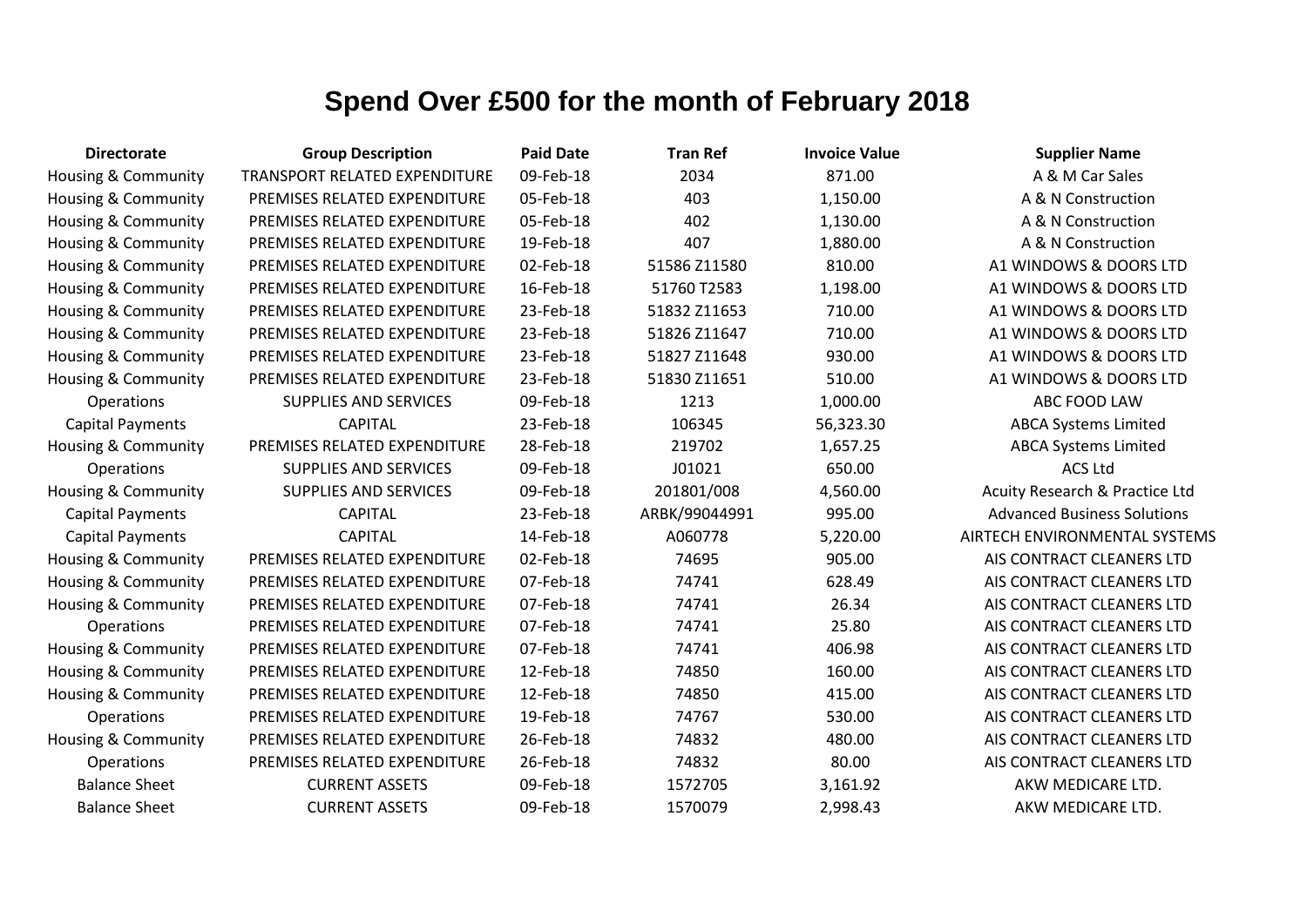| <b>Directorate</b>             | <b>Group Description</b>     | <b>Paid Date</b> | <b>Tran Ref</b>  | <b>Invoice Value</b> | <b>Supplier Name</b>                       |
|--------------------------------|------------------------------|------------------|------------------|----------------------|--------------------------------------------|
| Housing & Community            | PREMISES RELATED EXPENDITURE | 21-Feb-18        | 134              | 540.00               | Andy Stewart                               |
| Housing & Community            | <b>SUPPLIES AND SERVICES</b> | 28-Feb-18        | 919/10175        | 11,980.00            | Anthony Brookes Surveys Ltd                |
| Housing & Community            | <b>SUPPLIES AND SERVICES</b> | 09-Feb-18        | APC1686          | 668.00               | <b>APC REMOVALS</b>                        |
| Growth & Development           | <b>SUPPLIES AND SERVICES</b> | 21-Feb-18        | 809185           | 5,408.23             | Apogee Corporation Ltd                     |
| <b>Balance Sheet</b>           | <b>HOLDING ACCOUNTS</b>      | 07-Feb-18        | N10407BRIDGCO784 | 715.00               | AR Refunds - Cheque                        |
| <b>Cost of Services</b>        | <b>SUPPLIES AND SERVICES</b> | 21-Feb-18        | 1012018          | 9,910.00             | Archemys Holdings Ltd                      |
| Cost of Services               | <b>SUPPLIES AND SERVICES</b> | 21-Feb-18        | 1022018          | 5,950.00             | Archemys Holdings Ltd                      |
| Growth & Development           | <b>SUPPLIES AND SERVICES</b> | 16-Feb-18        | <b>ACC345</b>    | 4,485.00             | <b>ARLINGCLOSE LTD</b>                     |
| <b>Capital Payments</b>        | <b>CAPITAL</b>               | 02-Feb-18        | <b>EPRF 1071</b> | 891.00               | Ash Priors Village Hall                    |
| Growth & Development           | <b>SUPPLIES AND SERVICES</b> | 23-Feb-18        | 633441           | 8,685.00             | <b>ASHFORDS</b>                            |
| Housing & Community            | THIRD PARTY PAYMENTS         | 09-Feb-18        | SINV183387       | 10,173.50            | <b>Aster Living</b>                        |
| <b>Housing &amp; Community</b> | THIRD PARTY PAYMENTS         | 09-Feb-18        | SINV183387       | 3,234.50             | <b>Aster Living</b>                        |
| Cost of Services               | THIRD PARTY PAYMENTS         | 09-Feb-18        | SINV183387       | 7,043.00             | <b>Aster Living</b>                        |
| Cost of Services               | THIRD PARTY PAYMENTS         | 09-Feb-18        | SINV183387       | 809.50               | <b>Aster Living</b>                        |
| <b>Capital Payments</b>        | <b>CAPITAL</b>               | 14-Feb-18        | 6043             | 13,110.40            | <b>Automatic Fire Control Ltd</b>          |
| Growth & Development           | <b>SUPPLIES AND SERVICES</b> | 16-Feb-18        | 377132           | 662.32               | <b>Bakers Coaches Holidays</b>             |
| Growth & Development           | <b>SUPPLIES AND SERVICES</b> | 19-Feb-18        | 33773            | 1,257.70             | Berrys Coaches Ltd                         |
| Cost of Services               | <b>SUPPLIES AND SERVICES</b> | 14-Feb-18        | 8274             | 2,977.81             | <b>Bloom Procurement Services Limited</b>  |
| Operations                     | <b>SUPPLIES AND SERVICES</b> | 14-Feb-18        | 8274             | 32,615.27            | <b>Bloom Procurement Services Limited</b>  |
| Growth & Development           | SUPPLIES AND SERVICES        | 16-Feb-18        | 1770             | 1,787.50             | Bonnar Keenlyside                          |
| <b>Housing &amp; Community</b> | <b>SUPPLIES AND SERVICES</b> | 23-Feb-18        | 969              | 740.00               | <b>Bosky Trees</b>                         |
| <b>Housing &amp; Community</b> | PREMISES RELATED EXPENDITURE | 14-Feb-18        | 66509315         | 299.97               | <b>BRADFORDS BUILDING SUPPLIES LIMITED</b> |
| Housing & Community            | <b>SUPPLIES AND SERVICES</b> | 14-Feb-18        | 66509315         | 99.99                | <b>BRADFORDS BUILDING SUPPLIES LIMITED</b> |
| <b>Housing &amp; Community</b> | <b>SUPPLIES AND SERVICES</b> | 14-Feb-18        | 66509315         | 299.97               | <b>BRADFORDS BUILDING SUPPLIES LIMITED</b> |
| <b>Housing &amp; Community</b> | <b>SUPPLIES AND SERVICES</b> | 14-Feb-18        | 66509315         | 85.74                | <b>BRADFORDS BUILDING SUPPLIES LIMITED</b> |
| <b>Housing &amp; Community</b> | SUPPLIES AND SERVICES        | 14-Feb-18        | 66509315         | 399.96               | <b>BRADFORDS BUILDING SUPPLIES LIMITED</b> |
| Housing & Community            | PREMISES RELATED EXPENDITURE | 02-Feb-18        | 986247959        | 609.00               | <b>British Gas Business (Electric)</b>     |
| Housing & Community            | PREMISES RELATED EXPENDITURE | 21-Feb-18        | 992230708        | 2,414.84             | <b>British Gas Business (Electric)</b>     |
| Housing & Community            | PREMISES RELATED EXPENDITURE | 21-Feb-18        | 992230707        | 2,059.30             | <b>British Gas Business (Electric)</b>     |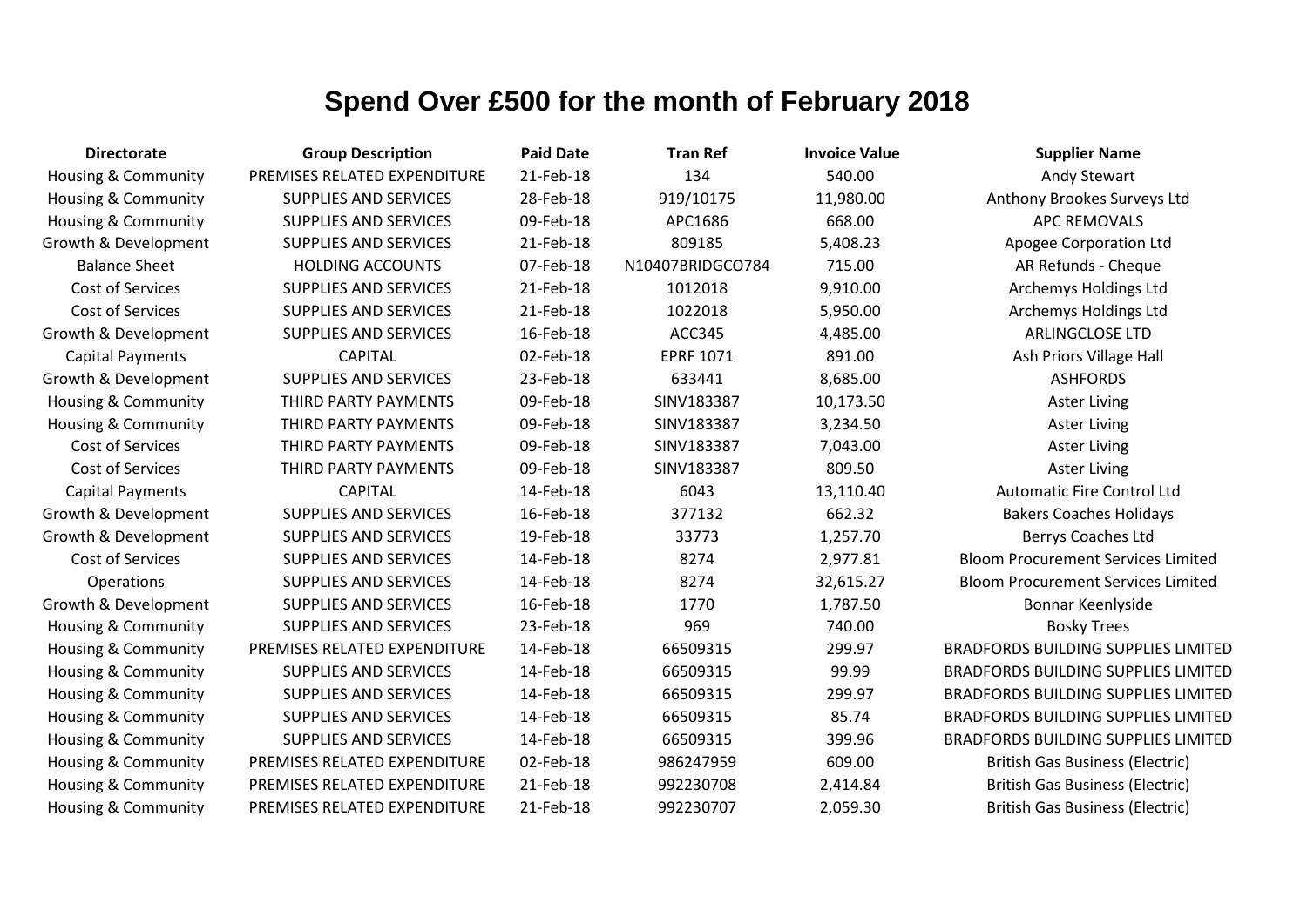| <b>Directorate</b>             | <b>Group Description</b>     | <b>Paid Date</b> | <b>Tran Ref</b> | <b>Invoice Value</b> | <b>Supplier Name</b>                    |
|--------------------------------|------------------------------|------------------|-----------------|----------------------|-----------------------------------------|
| Operations                     | PREMISES RELATED EXPENDITURE | 21-Feb-18        | 992230719       | 1,083.14             | <b>British Gas Business (Electric)</b>  |
| Operations                     | PREMISES RELATED EXPENDITURE | 21-Feb-18        | 992230697       | 1,187.90             | <b>British Gas Business (Electric)</b>  |
| Housing & Community            | PREMISES RELATED EXPENDITURE | 21-Feb-18        | 992230727       | 671.31               | <b>British Gas Business (Electric)</b>  |
| Housing & Community            | PREMISES RELATED EXPENDITURE | 23-Feb-18        | 400483524       | 1,097.75             | <b>British Gas Business (Electric)</b>  |
| Growth & Development           | <b>SUPPLIES AND SERVICES</b> | 07-Feb-18        | GLO1850382      | 3,239.40             | <b>BRUTON KNOWLES</b>                   |
| Housing & Community            | <b>EMPLOYEES</b>             | 02-Feb-18        | IN-77132-1      | 707.84               | <b>Building Recruitment Company Ltd</b> |
| Housing & Community            | <b>EMPLOYEES</b>             | 02-Feb-18        | IN-77130-1      | 559.00               | <b>Building Recruitment Company Ltd</b> |
| <b>Housing &amp; Community</b> | <b>EMPLOYEES</b>             | 26-Feb-18        | IN-77334-1      | 1,120.75             | <b>Building Recruitment Company Ltd</b> |
| Housing & Community            | <b>EMPLOYEES</b>             | 26-Feb-18        | IN-77332-1      | 949.00               | <b>Building Recruitment Company Ltd</b> |
| <b>Housing &amp; Community</b> | <b>EMPLOYEES</b>             | 26-Feb-18        | IN-77331-1      | 1,181.84             | <b>Building Recruitment Company Ltd</b> |
| <b>Housing &amp; Community</b> | <b>EMPLOYEES</b>             | 16-Feb-18        | IN-77502-1      | 865.84               | <b>Building Recruitment Company Ltd</b> |
| <b>Housing &amp; Community</b> | <b>EMPLOYEES</b>             | 16-Feb-18        | IN-77506-1      | 975.00               | <b>Building Recruitment Company Ltd</b> |
| Housing & Community            | <b>EMPLOYEES</b>             | 16-Feb-18        | IN-77503-1      | 539.31               | <b>Building Recruitment Company Ltd</b> |
| <b>Housing &amp; Community</b> | <b>SUPPLIES AND SERVICES</b> | 02-Feb-18        | 6003696330      | 5,760.00             | <b>CAPITA BUSINESS SERVICES LTD</b>     |
| Operations                     | <b>SUPPLIES AND SERVICES</b> | 02-Feb-18        | 6003696330      | 2,240.00             | <b>CAPITA BUSINESS SERVICES LTD</b>     |
| Growth & Development           | <b>SUPPLIES AND SERVICES</b> | 16-Feb-18        | 6017097833      | 826.74               | Capita Property & Infrastructure Ltd    |
| Growth & Development           | <b>SUPPLIES AND SERVICES</b> | 12-Feb-18        | SJOP17/053      | 19,686.97            | <b>Cards for Good Causes</b>            |
| <b>Cost of Services</b>        | <b>EMPLOYEES</b>             | 09-Feb-18        | 2484/0118       | 9,150.00             | <b>Carol Carpenter Training Ltd</b>     |
| Operations                     | <b>SUPPLIES AND SERVICES</b> | 26-Feb-18        | 3057191         | 804.63               | <b>CCS MEDIA LTD</b>                    |
| Operations                     | <b>SUPPLIES AND SERVICES</b> | 14-Feb-18        | 90199416        | 1,651.58             | CENTERPRISE INTERNATIONAL LTD           |
| Operations                     | <b>SUPPLIES AND SERVICES</b> | 26-Feb-18        | 3133459         | 3,950.00             | <b>CIPFA Business Limited</b>           |
| <b>Balance Sheet</b>           | <b>CURRENT ASSETS</b>        | 12-Feb-18        | TAU/173898      | 1,109.39             | <b>City Electrical Factors Ltd</b>      |
| <b>Balance Sheet</b>           | <b>CURRENT ASSETS</b>        | 14-Feb-18        | TAU/173735      | 827.51               | <b>City Electrical Factors Ltd</b>      |
| <b>Balance Sheet</b>           | <b>CURRENT ASSETS</b>        | 16-Feb-18        | TAU/174079      | 833.14               | <b>City Electrical Factors Ltd</b>      |
| <b>Balance Sheet</b>           | <b>CURRENT ASSETS</b>        | 21-Feb-18        | TAU/174390      | 1,716.70             | <b>City Electrical Factors Ltd</b>      |
| Operations                     | <b>SUPPLIES AND SERVICES</b> | 05-Feb-18        | C/RB161040      | 24,700.00            | <b>CIVICA UK LTD</b>                    |
| Cost of Services               | SUPPLIES AND SERVICES        | 05-Feb-18        | C/RB161040      | 7,800.00             | <b>CIVICA UK LTD</b>                    |
| Operations                     | <b>SUPPLIES AND SERVICES</b> | 07-Feb-18        | M/RB048670      | 1,380.37             | <b>CIVICA UK LTD</b>                    |
| Operations                     | <b>SUPPLIES AND SERVICES</b> | 16-Feb-18        | C/RB161828      | 1,300.00             | <b>CIVICA UK LTD</b>                    |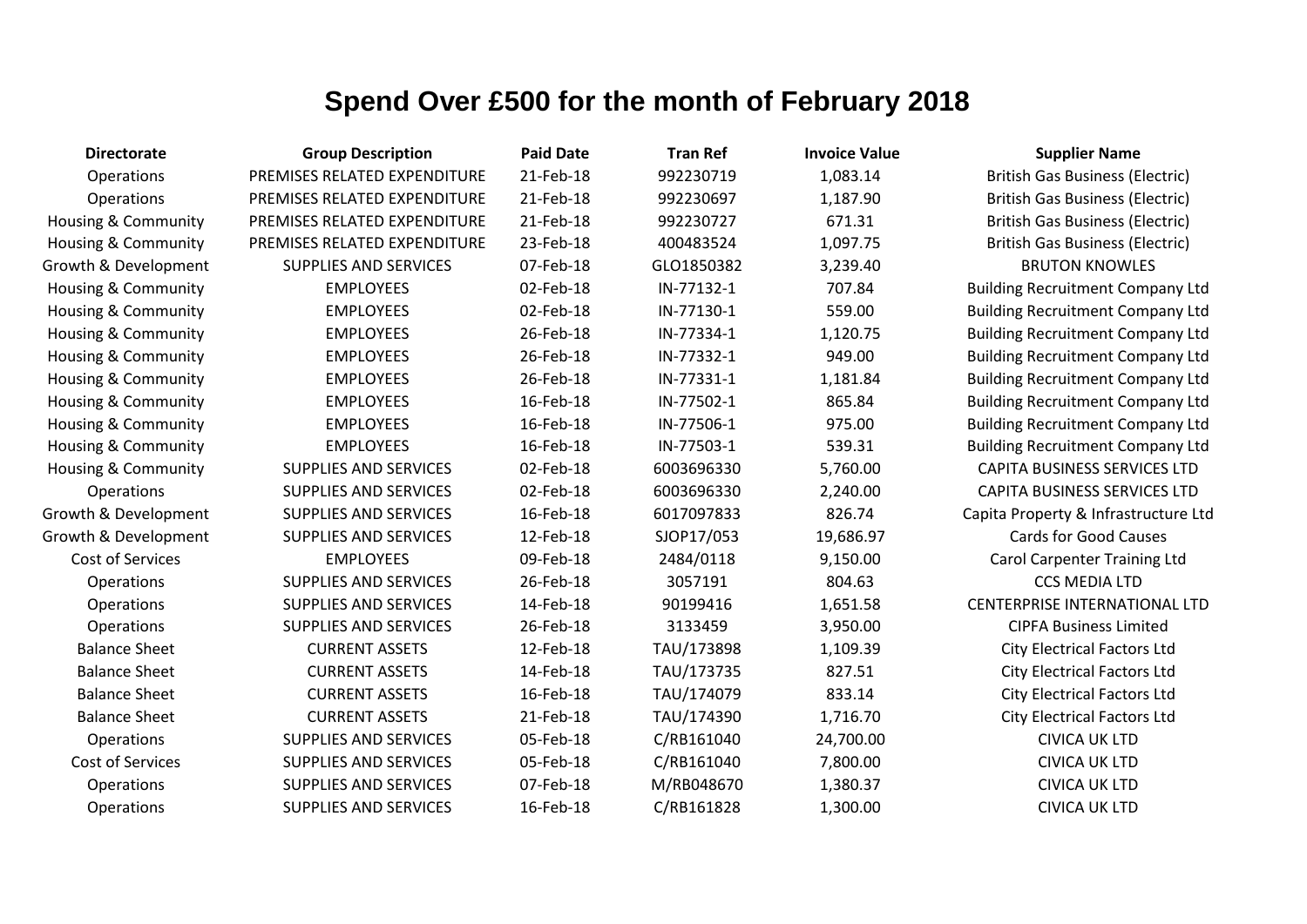| <b>Directorate</b>             | <b>Group Description</b>     | <b>Paid Date</b> | <b>Tran Ref</b>  | <b>Invoice Value</b> | <b>Supplier Name</b>                  |
|--------------------------------|------------------------------|------------------|------------------|----------------------|---------------------------------------|
| Operations                     | <b>SUPPLIES AND SERVICES</b> | 28-Feb-18        | M/RB049635       | 686.40               | <b>CIVICA UK LTD</b>                  |
| Operations                     | <b>SUPPLIES AND SERVICES</b> | 28-Feb-18        | C/RB162065       | 62,542.00            | <b>CIVICA UK LTD</b>                  |
| Operations                     | <b>SUPPLIES AND SERVICES</b> | 28-Feb-18        | M/RB049622       | 1,560.00             | <b>CIVICA UK LTD</b>                  |
| <b>Capital Payments</b>        | <b>CAPITAL</b>               | 05-Feb-18        | 777435           | 1,305.00             | <b>CLARKE WILLMOTT</b>                |
| <b>Capital Payments</b>        | <b>CAPITAL</b>               | 05-Feb-18        | 780783           | 1,875.00             | <b>CLARKE WILLMOTT</b>                |
| <b>Capital Payments</b>        | <b>CAPITAL</b>               | 05-Feb-18        | 770199           | 985.00               | <b>CLARKE WILLMOTT</b>                |
| <b>Capital Payments</b>        | <b>CAPITAL</b>               | 05-Feb-18        | 774116           | 1,000.00             | <b>CLARKE WILLMOTT</b>                |
| <b>Capital Payments</b>        | <b>CAPITAL</b>               | 05-Feb-18        | 784643           | 895.00               | <b>CLARKE WILLMOTT</b>                |
| <b>Housing &amp; Community</b> | <b>SUPPLIES AND SERVICES</b> | 21-Feb-18        | 789788           | 2,523.90             | <b>CLARKE WILLMOTT</b>                |
| Housing & Community            | SUPPLIES AND SERVICES        | 23-Feb-18        | 789511           | 1,195.00             | <b>CLARKE WILLMOTT</b>                |
| Growth & Development           | <b>SUPPLIES AND SERVICES</b> | 02-Feb-18        | 1299V            | 1,762.59             | Coast Communications & Mktg Ltd       |
| Growth & Development           | <b>SUPPLIES AND SERVICES</b> | 02-Feb-18        | 1300V            | 875.00               | Coast Communications & Mktg Ltd       |
| Growth & Development           | <b>SUPPLIES AND SERVICES</b> | 23-Feb-18        | 1350V            | 1,099.18             | Coast Communications & Mktg Ltd       |
| Growth & Development           | SUPPLIES AND SERVICES        | 23-Feb-18        | 1351V            | 771.89               | Coast Communications & Mktg Ltd       |
| <b>Capital Payments</b>        | <b>CAPITAL</b>               | 09-Feb-18        | 136845           | 2,531.12             | <b>COOMBER SECURITY SYSTEMS LTD</b>   |
| <b>Capital Payments</b>        | <b>CAPITAL</b>               | 02-Feb-18        | 155111           | 2,289.00             | <b>COOMBER SECURITY SYSTEMS LTD</b>   |
| <b>Capital Payments</b>        | <b>CAPITAL</b>               | 07-Feb-18        | 155289           | 1,655.00             | <b>COOMBER SECURITY SYSTEMS LTD</b>   |
| <b>Housing &amp; Community</b> | PREMISES RELATED EXPENDITURE | 12-Feb-18        | 155389           | 964.00               | <b>COOMBER SECURITY SYSTEMS LTD</b>   |
| <b>Capital Payments</b>        | <b>CAPITAL</b>               | 26-Feb-18        | 155555           | 1,796.00             | <b>COOMBER SECURITY SYSTEMS LTD</b>   |
| <b>Capital Payments</b>        | <b>CAPITAL</b>               | 26-Feb-18        | 155738           | 2,512.00             | <b>COOMBER SECURITY SYSTEMS LTD</b>   |
| <b>Capital Payments</b>        | <b>CAPITAL</b>               | 07-Feb-18        | <b>EPRF 1094</b> | 1,371.00             | <b>CORFE PARISH COUNCIL</b>           |
| Operations                     | PREMISES RELATED EXPENDITURE | 02-Feb-18        | 12717492         | 548.64               | <b>CORONA ENERGY RETAIL 4 LTD</b>     |
| Operations                     | PREMISES RELATED EXPENDITURE | 02-Feb-18        | 12717447         | 1,521.50             | <b>CORONA ENERGY RETAIL 4 LTD</b>     |
| Operations                     | PREMISES RELATED EXPENDITURE | 02-Feb-18        | 12717469         | 2,594.82             | <b>CORONA ENERGY RETAIL 4 LTD</b>     |
| Housing & Community            | PREMISES RELATED EXPENDITURE | 02-Feb-18        | 12717453         | 1,034.61             | <b>CORONA ENERGY RETAIL 4 LTD</b>     |
| <b>Housing &amp; Community</b> | <b>SUPPLIES AND SERVICES</b> | 19-Feb-18        | 15166/50089/3    | 850.00               | Craddy Pitchers Ltd t/a Craddys       |
| Growth & Development           | <b>SUPPLIES AND SERVICES</b> | 28-Feb-18        | SG0655           | 2,250.00             | <b>Creative Innovation Centre CIC</b> |
| <b>Cost of Services</b>        | <b>SUPPLIES AND SERVICES</b> | 07-Feb-18        | 20180111         | 4,291.67             | Crowcombe Court                       |
| <b>Balance Sheet</b>           | <b>CURRENT ASSETS</b>        | 02-Feb-18        | 8201459011       | 557.97               | Crown Paints LTD                      |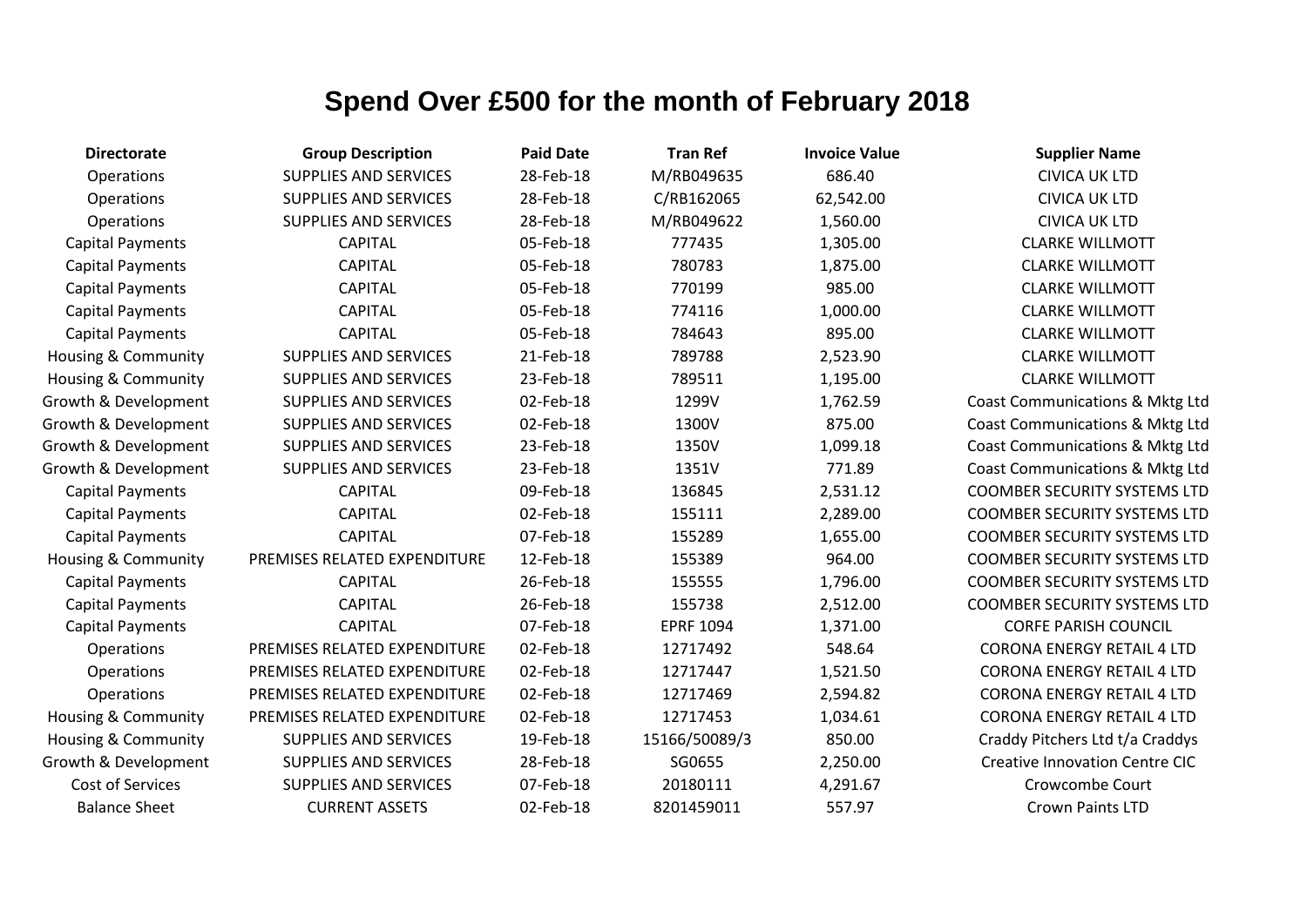| <b>Directorate</b>             | <b>Group Description</b>             | <b>Paid Date</b> | <b>Tran Ref</b> | <b>Invoice Value</b> | <b>Supplier Name</b>                |
|--------------------------------|--------------------------------------|------------------|-----------------|----------------------|-------------------------------------|
| Cost of Services               | <b>SUPPLIES AND SERVICES</b>         | 23-Feb-18        | <b>TDBC008</b>  | 900.00               | <b>CS Solutions Ltd</b>             |
| <b>Capital Payments</b>        | <b>CAPITAL</b>                       | 07-Feb-18        | 65655           | 22,607.52            | D R Jones (Yeovil) Ltd              |
| Housing & Community            | PREMISES RELATED EXPENDITURE         | 07-Feb-18        | 3083            | 1,450.00             | DALE NIXON T/A TAUNTON FENCING COM  |
| Housing & Community            | PREMISES RELATED EXPENDITURE         | 07-Feb-18        | 3083            | $-700.00$            | DALE NIXON T/A TAUNTON FENCING COM  |
| <b>Housing &amp; Community</b> | PREMISES RELATED EXPENDITURE         | 07-Feb-18        | 3083            | 700.00               | DALE NIXON T/A TAUNTON FENCING COM  |
| <b>Housing &amp; Community</b> | PREMISES RELATED EXPENDITURE         | 21-Feb-18        | 3091            | 800.00               | DALE NIXON T/A TAUNTON FENCING COM  |
| Housing & Community            | TRANSPORT RELATED EXPENDITURE        | 19-Feb-18        | 10022018        | 675.00               | DC CYCLEWORKS                       |
| <b>Housing &amp; Community</b> | <b>EMPLOYEES</b>                     | 12-Feb-18        | 477308          | 2,970.00             | Deverell Smith Limited              |
| <b>Housing &amp; Community</b> | <b>EMPLOYEES</b>                     | 19-Feb-18        | 477350          | 1,620.00             | <b>Deverell Smith Limited</b>       |
| <b>Housing &amp; Community</b> | <b>EMPLOYEES</b>                     | 23-Feb-18        | 477398          | 1,710.00             | Deverell Smith Limited              |
| Housing & Community            | <b>EMPLOYEES</b>                     | 28-Feb-18        | 477264          | 1,620.00             | <b>Deverell Smith Limited</b>       |
| <b>Capital Payments</b>        | <b>CAPITAL</b>                       | 02-Feb-18        | 2129984         | 1,295.00             | Devon Garden Machinery              |
| Operations                     | TRANSPORT RELATED EXPENDITURE        | 02-Feb-18        | 2128962         | 531.67               | Devon Garden Machinery              |
| Operations                     | TRANSPORT RELATED EXPENDITURE        | 02-Feb-18        | 2129117         | 588.16               | Devon Garden Machinery              |
| Operations                     | <b>TRANSPORT RELATED EXPENDITURE</b> | 02-Feb-18        | 2129817         | 998.20               | Devon Garden Machinery              |
| Operations                     | TRANSPORT RELATED EXPENDITURE        | 02-Feb-18        | 2130002         | 1,024.45             | Devon Garden Machinery              |
| Operations                     | TRANSPORT RELATED EXPENDITURE        | 02-Feb-18        | 2128614         | 770.94               | Devon Garden Machinery              |
| Operations                     | TRANSPORT RELATED EXPENDITURE        | 12-Feb-18        | 2130099         | 635.74               | Devon Garden Machinery              |
| Operations                     | SUPPLIES AND SERVICES                | 28-Feb-18        | 2130123         | 1,745.00             | Devon Garden Machinery              |
| <b>Balance Sheet</b>           | <b>CURRENT ASSETS</b>                | 16-Feb-18        | 1801/27908      | 678.00               | DEVONDALE ELECTRICAL DISTRIBUTORS L |
| <b>Balance Sheet</b>           | <b>CURRENT ASSETS</b>                | 16-Feb-18        | 1801/27906      | 600.00               | DEVONDALE ELECTRICAL DISTRIBUTORS L |
| <b>Balance Sheet</b>           | <b>CURRENT ASSETS</b>                | 16-Feb-18        | 1801/27878      | 1,278.00             | DEVONDALE ELECTRICAL DISTRIBUTORS L |
| Housing & Community            | PREMISES RELATED EXPENDITURE         | 02-Feb-18        | 841318          | 1,611.12             | <b>Dillington Advertising</b>       |
| Growth & Development           | <b>EMPLOYEES</b>                     | 02-Feb-18        | 841318          | 460.00               | <b>Dillington Advertising</b>       |
| Housing & Community            | <b>SUPPLIES AND SERVICES</b>         | 07-Feb-18        | 841519B         | 831.45               | <b>Dillington Advertising</b>       |
| <b>Housing &amp; Community</b> | <b>SUPPLIES AND SERVICES</b>         | 07-Feb-18        | 841519B         | 498.87               | <b>Dillington Advertising</b>       |
| Cost of Services               | <b>SUPPLIES AND SERVICES</b>         | 07-Feb-18        | 841519B         | 332.58               | <b>Dillington Advertising</b>       |
| Growth & Development           | <b>EMPLOYEES</b>                     | 05-Feb-18        | 841101E         | 529.22               | <b>Dillington Advertising</b>       |
| Housing & Community            | <b>EMPLOYEES</b>                     | 14-Feb-18        | 841712          | 547.66               | <b>Dillington Advertising</b>       |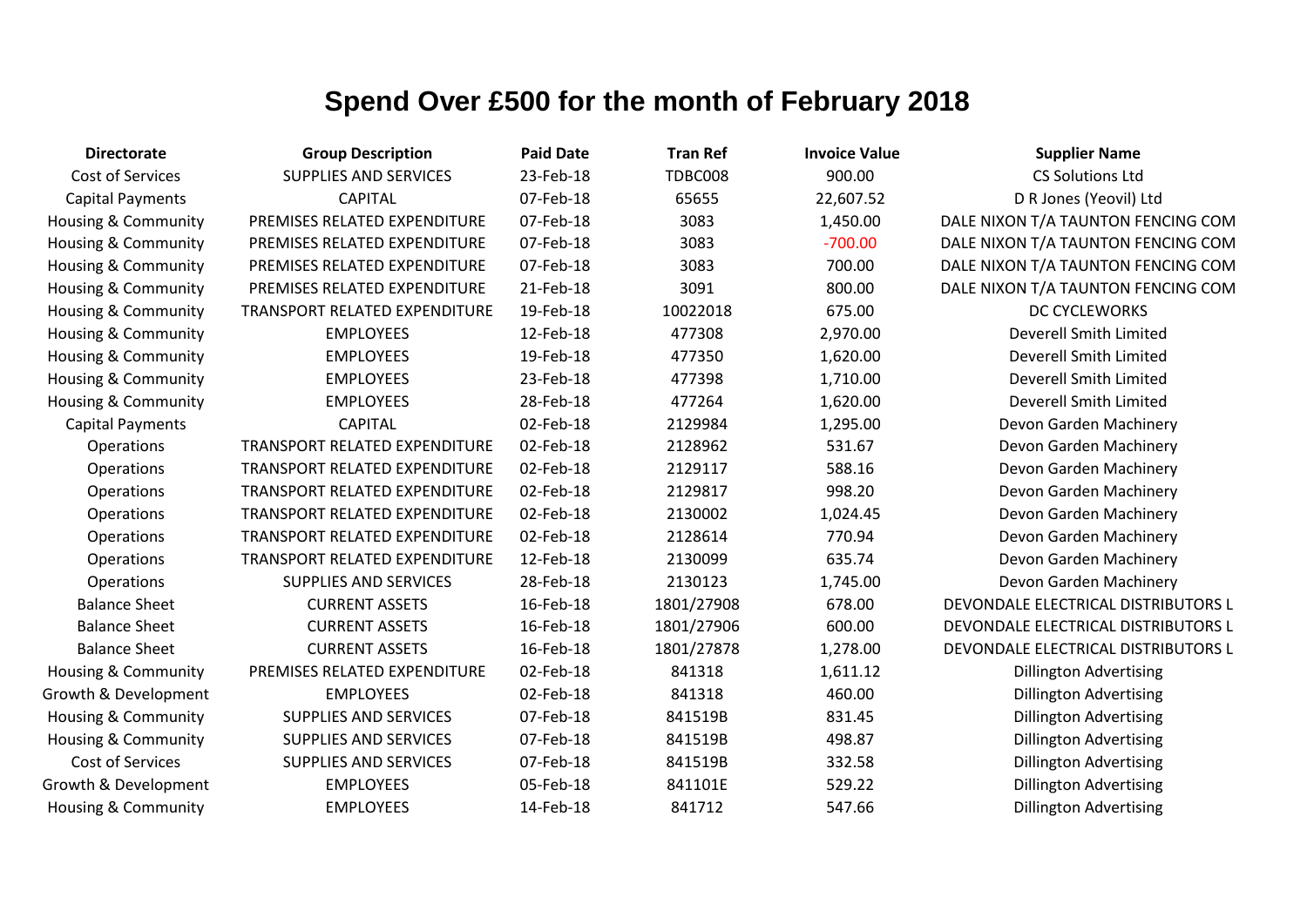| <b>Directorate</b>             | <b>Group Description</b>     | <b>Paid Date</b> | <b>Tran Ref</b>  | <b>Invoice Value</b> | <b>Supplier Name</b>                 |
|--------------------------------|------------------------------|------------------|------------------|----------------------|--------------------------------------|
| Growth & Development           | <b>INCOME</b>                | 14-Feb-18        | 841802           | 602.83               | <b>Dillington Advertising</b>        |
| <b>Operations</b>              | SUPPLIES AND SERVICES        | 23-Feb-18        | EA30748          | 750.00               | <b>EARTH ANCHORS LTD</b>             |
| <b>Housing &amp; Community</b> | <b>TRANSFER PAYMENTS</b>     | 09-Feb-18        | 3584             | 1,026.88             | East Meets South West Limited        |
| Housing & Community            | THIRD PARTY PAYMENTS         | 09-Feb-18        | 3576             | 27,440.00            | <b>East Meets South West Limited</b> |
| Housing & Community            | SUPPLIES AND SERVICES        | 21-Feb-18        | <b>EPRF 1132</b> | 513.91               | East One Team Petty Cash             |
| Operations                     | <b>EMPLOYEES</b>             | 12-Feb-18        | IN166323423      | 5,207.97             | Edenred (UK Group) Ltd               |
| Operations                     | <b>EMPLOYEES</b>             | 12-Feb-18        | IN166323423      | 10.42                | Edenred (UK Group) Ltd               |
| Operations                     | PREMISES RELATED EXPENDITURE | 26-Feb-18        | 3275727          | 771.39               | <b>EDF Energy</b>                    |
| Operations                     | PREMISES RELATED EXPENDITURE | 26-Feb-18        | 3275730          | 778.92               | <b>EDF Energy</b>                    |
| Operations                     | PREMISES RELATED EXPENDITURE | 09-Feb-18        | 3326160          | 765.40               | <b>EDF Energy</b>                    |
| Operations                     | PREMISES RELATED EXPENDITURE | 09-Feb-18        | 3326160          | 8.98                 | <b>EDF Energy</b>                    |
| Operations                     | PREMISES RELATED EXPENDITURE | 09-Feb-18        | 3369385          | 793.78               | <b>EDF Energy</b>                    |
| Operations                     | PREMISES RELATED EXPENDITURE | 09-Feb-18        | 3369385          | 0.43                 | <b>EDF Energy</b>                    |
| Operations                     | PREMISES RELATED EXPENDITURE | 07-Feb-18        | 3769429          | 522.93               | <b>EDF Energy</b>                    |
| Housing & Community            | PREMISES RELATED EXPENDITURE | 02-Feb-18        | 3769617          | 1,735.24             | <b>EDF Energy</b>                    |
| Housing & Community            | PREMISES RELATED EXPENDITURE | 02-Feb-18        | 3769464          | 588.47               | <b>EDF Energy</b>                    |
| <b>Housing &amp; Community</b> | PREMISES RELATED EXPENDITURE | 02-Feb-18        | 3769464          | 1.15                 | <b>EDF Energy</b>                    |
| Growth & Development           | PREMISES RELATED EXPENDITURE | 21-Feb-18        | T77310987009     | 723.72               | <b>EDF Energy</b>                    |
| Growth & Development           | PREMISES RELATED EXPENDITURE | 21-Feb-18        | T77310987009     | 457.89               | <b>EDF Energy</b>                    |
| Operations                     | PREMISES RELATED EXPENDITURE | 21-Feb-18        | 3794095          | 1,053.77             | <b>EDF Energy</b>                    |
| Operations                     | PREMISES RELATED EXPENDITURE | 21-Feb-18        | 3794095          | 1.14                 | <b>EDF Energy</b>                    |
| Operations                     | PREMISES RELATED EXPENDITURE | 21-Feb-18        | 3792241          | 1,051.27             | <b>EDF Energy</b>                    |
| Operations                     | PREMISES RELATED EXPENDITURE | 21-Feb-18        | 3792241          | 8.49                 | <b>EDF Energy</b>                    |
| Operations                     | PREMISES RELATED EXPENDITURE | 21-Feb-18        | 3794216          | 4,180.37             | <b>EDF Energy</b>                    |
| Operations                     | PREMISES RELATED EXPENDITURE | 21-Feb-18        | 3819582          | 4,697.44             | <b>EDF Energy</b>                    |
| Operations                     | PREMISES RELATED EXPENDITURE | 23-Feb-18        | 3828889          | 1,289.81             | <b>EDF Energy</b>                    |
| Operations                     | PREMISES RELATED EXPENDITURE | 23-Feb-18        | 3828889          | 0.12                 | <b>EDF Energy</b>                    |
| Housing & Community            | PREMISES RELATED EXPENDITURE | 28-Feb-18        | 3891367          | 531.71               | <b>EDF Energy</b>                    |
| <b>Housing &amp; Community</b> | PREMISES RELATED EXPENDITURE | 28-Feb-18        | 3891675          | 1,582.75             | <b>EDF Energy</b>                    |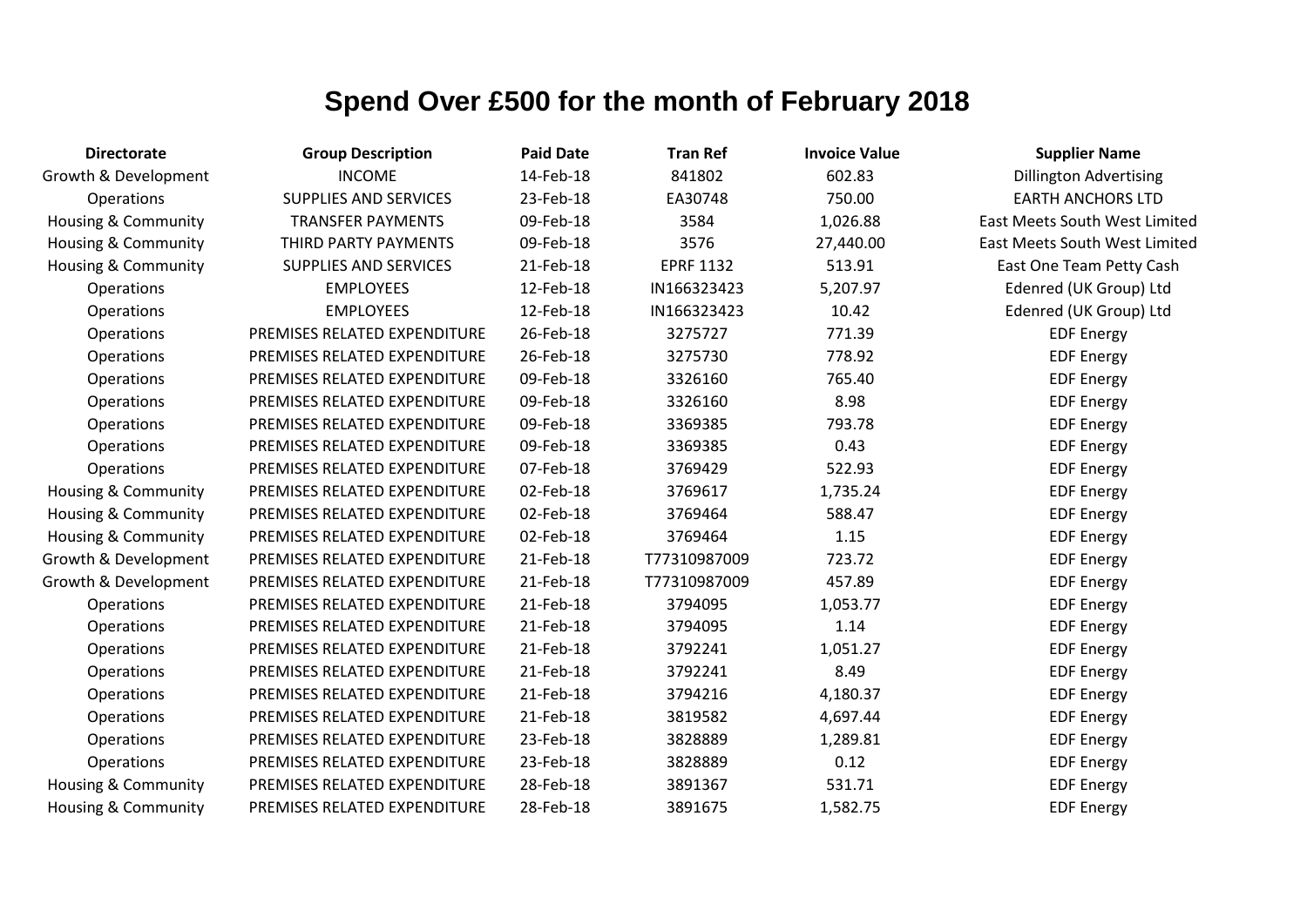| <b>Directorate</b>             | <b>Group Description</b>     | <b>Paid Date</b> | <b>Tran Ref</b> | <b>Invoice Value</b> | <b>Supplier Name</b>                   |
|--------------------------------|------------------------------|------------------|-----------------|----------------------|----------------------------------------|
| <b>Housing &amp; Community</b> | <b>SUPPLIES AND SERVICES</b> | 19-Feb-18        | 106589          | 13,051.27            | Edward Nash LLP t/a Nash Partnership   |
| Operations                     | <b>SUPPLIES AND SERVICES</b> | 09-Feb-18        | 20042017        | 1,417.59             | <b>Elavon Merchant Services</b>        |
| Operations                     | SUPPLIES AND SERVICES        | 09-Feb-18        | 20042017        | 52.94                | <b>Elavon Merchant Services</b>        |
| Operations                     | <b>SUPPLIES AND SERVICES</b> | 09-Feb-18        | 20042017        | 2,967.88             | <b>Elavon Merchant Services</b>        |
| <b>Housing &amp; Community</b> | <b>SUPPLIES AND SERVICES</b> | 09-Feb-18        | 20042017        | 1,164.37             | <b>Elavon Merchant Services</b>        |
| Operations                     | <b>SUPPLIES AND SERVICES</b> | 09-Feb-18        | 20042017        | 19.75                | <b>Elavon Merchant Services</b>        |
| Operations                     | SUPPLIES AND SERVICES        | 12-Feb-18        | 18052017        | 2,277.49             | <b>Elavon Merchant Services</b>        |
| Operations                     | SUPPLIES AND SERVICES        | 12-Feb-18        | 18052017        | 85.79                | <b>Elavon Merchant Services</b>        |
| Operations                     | <b>SUPPLIES AND SERVICES</b> | 12-Feb-18        | 18052017        | 1,456.81             | <b>Elavon Merchant Services</b>        |
| <b>Housing &amp; Community</b> | <b>SUPPLIES AND SERVICES</b> | 12-Feb-18        | 18052017        | 1,116.96             | <b>Elavon Merchant Services</b>        |
| Operations                     | SUPPLIES AND SERVICES        | 12-Feb-18        | 18052017        | 19.75                | <b>Elavon Merchant Services</b>        |
| Operations                     | <b>SUPPLIES AND SERVICES</b> | 12-Feb-18        | 20062017        | 1,810.54             | <b>Elavon Merchant Services</b>        |
| Operations                     | SUPPLIES AND SERVICES        | 12-Feb-18        | 20062017        | 68.35                | <b>Elavon Merchant Services</b>        |
| Operations                     | <b>SUPPLIES AND SERVICES</b> | 12-Feb-18        | 20062017        | 983.57               | <b>Elavon Merchant Services</b>        |
| <b>Housing &amp; Community</b> | SUPPLIES AND SERVICES        | 12-Feb-18        | 20062017        | 1,092.44             | <b>Elavon Merchant Services</b>        |
| Operations                     | <b>SUPPLIES AND SERVICES</b> | 12-Feb-18        | 20062017        | 19.75                | <b>Elavon Merchant Services</b>        |
| Operations                     | SUPPLIES AND SERVICES        | 12-Feb-18        | 19072017        | 2,317.48             | <b>Elavon Merchant Services</b>        |
| Operations                     | <b>SUPPLIES AND SERVICES</b> | 12-Feb-18        | 19072017        | 87.28                | <b>Elavon Merchant Services</b>        |
| Operations                     | SUPPLIES AND SERVICES        | 12-Feb-18        | 19072017        | 691.70               | <b>Elavon Merchant Services</b>        |
| <b>Housing &amp; Community</b> | <b>SUPPLIES AND SERVICES</b> | 12-Feb-18        | 19072017        | 1,237.91             | <b>Elavon Merchant Services</b>        |
| Operations                     | SUPPLIES AND SERVICES        | 12-Feb-18        | 19072017        | 19.75                | <b>Elavon Merchant Services</b>        |
| Operations                     | <b>SUPPLIES AND SERVICES</b> | 12-Feb-18        | 18082017        | 2,213.70             | <b>Elavon Merchant Services</b>        |
| Operations                     | SUPPLIES AND SERVICES        | 12-Feb-18        | 18082017        | 83.41                | <b>Elavon Merchant Services</b>        |
| Operations                     | <b>SUPPLIES AND SERVICES</b> | 12-Feb-18        | 18082017        | 1,030.70             | <b>Elavon Merchant Services</b>        |
| Housing & Community            | SUPPLIES AND SERVICES        | 12-Feb-18        | 18082017        | 1,196.55             | <b>Elavon Merchant Services</b>        |
| Operations                     | <b>SUPPLIES AND SERVICES</b> | 12-Feb-18        | 18082017        | 19.75                | <b>Elavon Merchant Services</b>        |
| <b>Balance Sheet</b>           | <b>CURRENT ASSETS</b>        | 12-Feb-18        | 808 - 408238    | 649.80               | <b>Electric Center</b>                 |
| <b>Balance Sheet</b>           | <b>CURRENT ASSETS</b>        | 28-Feb-18        | 808-408718      | 585.59               | <b>Electric Center</b>                 |
| <b>Capital Payments</b>        | <b>CAPITAL</b>               | 21-Feb-18        | CSCT001141-010  | 115,062.19           | <b>ENGIE Regeneration (Apollo) Ltd</b> |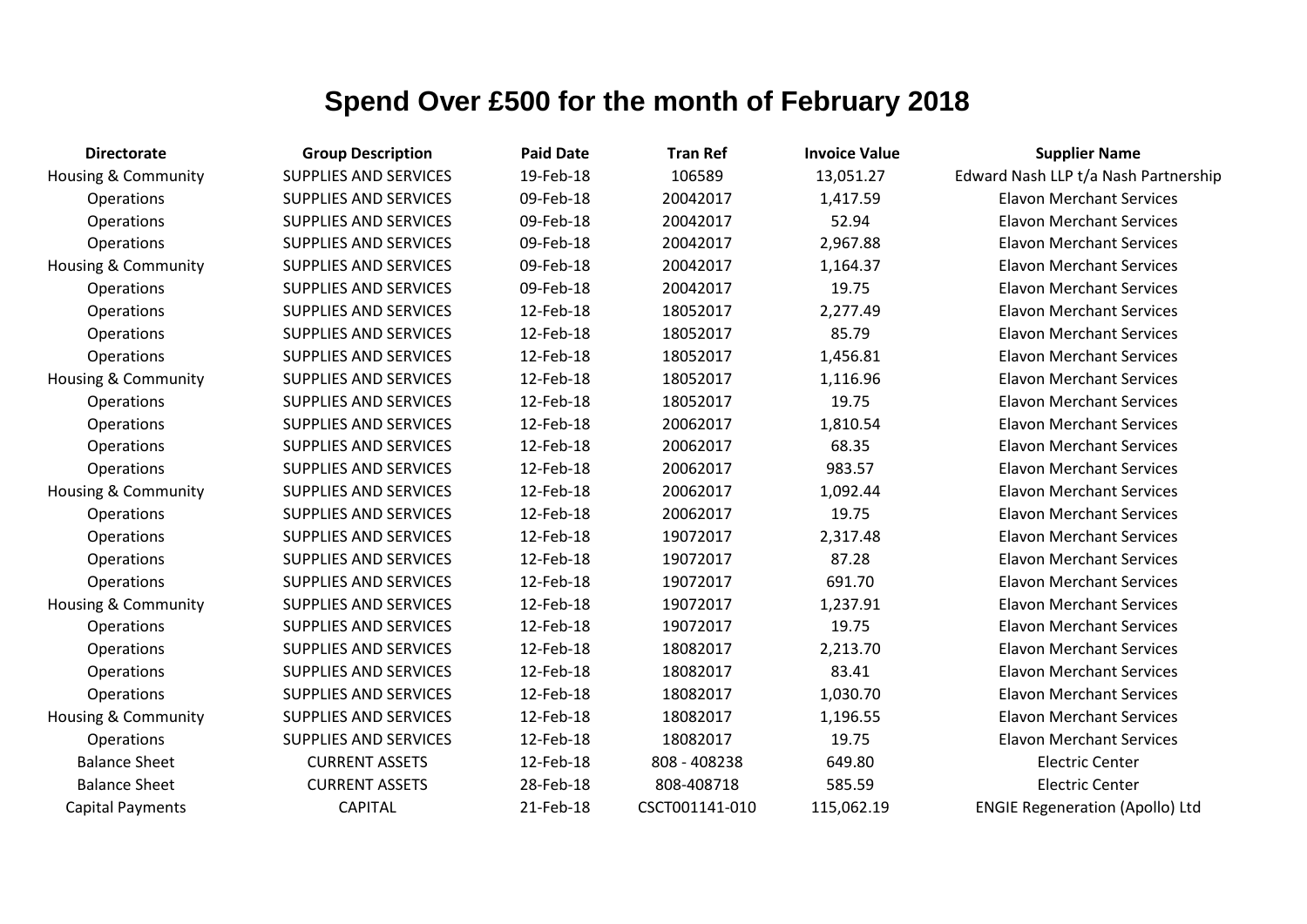| <b>Directorate</b>             | <b>Group Description</b>             | <b>Paid Date</b> | <b>Tran Ref</b>  | <b>Invoice Value</b> | <b>Supplier Name</b>                 |
|--------------------------------|--------------------------------------|------------------|------------------|----------------------|--------------------------------------|
| <b>Capital Payments</b>        | <b>CAPITAL</b>                       | 02-Feb-18        | IT15180          | 1,034.25             | European Asbestos Services Ltd       |
| <b>Capital Payments</b>        | <b>CAPITAL</b>                       | 28-Feb-18        | IT16252          | 1,034.25             | European Asbestos Services Ltd       |
| Operations                     | <b>SUPPLIES AND SERVICES</b>         | 12-Feb-18        | 18100284         | 1,234.00             | Facultatieve Technologies Ltd        |
| Operations                     | <b>SUPPLIES AND SERVICES</b>         | 28-Feb-18        | 18100476         | 698.04               | Facultatieve Technologies Ltd        |
| <b>Capital Payments</b>        | <b>CAPITAL</b>                       | 09-Feb-18        | 19458            | 2,925.00             | <b>Faithorn Farrell Timms LLP</b>    |
| Operations                     | <b>SUPPLIES AND SERVICES</b>         | 09-Feb-18        | SI180819         | 800.00               | Fleet (Line Markers) Limited         |
| Operations                     | SUPPLIES AND SERVICES                | 23-Feb-18        | SI181225         | 800.00               | Fleet (Line Markers) Limited         |
| Operations                     | <b>SUPPLIES AND SERVICES</b>         | 23-Feb-18        | SI181124         | 800.00               | Fleet (Line Markers) Limited         |
| Operations                     | <b>SUPPLIES AND SERVICES</b>         | 23-Feb-18        | SI179991         | 900.00               | Fleet (Line Markers) Limited         |
| Operations                     | <b>SUPPLIES AND SERVICES</b>         | 23-Feb-18        | SI179990         | 900.00               | Fleet (Line Markers) Limited         |
| Operations                     | <b>TRANSPORT RELATED EXPENDITURE</b> | 16-Feb-18        | 175764           | 6,253.60             | Fleet Solutions from BT              |
| Operations                     | <b>TRANSPORT RELATED EXPENDITURE</b> | 16-Feb-18        | 175764           | 1,972.48             | Fleet Solutions from BT              |
| Housing & Community            | <b>SUPPLIES AND SERVICES</b>         | 09-Feb-18        | 25012018         | 612.50               | <b>Foresters Garden Buildings</b>    |
| Growth & Development           | <b>SUPPLIES AND SERVICES</b>         | 05-Feb-18        | <b>EPRF 1052</b> | 2,500.00             | <b>Fuse Performance Ltd</b>          |
| Housing & Community            | PREMISES RELATED EXPENDITURE         | 19-Feb-18        | 1013167          | 910.00               | G & L Consultancy Ltd                |
| <b>Housing &amp; Community</b> | PREMISES RELATED EXPENDITURE         | 19-Feb-18        | 1013168          | 2,210.00             | G & L Consultancy Ltd                |
| Housing & Community            | PREMISES RELATED EXPENDITURE         | 12-Feb-18        | 37193            | 806.42               | <b>G&amp;G SIGNS</b>                 |
| <b>Operations</b>              | <b>SUPPLIES AND SERVICES</b>         | 26-Feb-18        | GA1399306        | 1,184.91             | <b>Gamma Business Communications</b> |
| Corporate Management           | <b>SUPPLIES AND SERVICES</b>         | 14-Feb-18        | 8781337          | 10,390.00            | <b>Grant Thornton LLP</b>            |
| <b>Operations</b>              | PREMISES RELATED EXPENDITURE         | 26-Feb-18        | 114112           | 1,384.00             | <b>Green Flag Awards</b>             |
| Operations                     | TRANSPORT RELATED EXPENDITURE        | 28-Feb-18        | 108531           | 892.46               | Green Machines Sweepers UK Ltd       |
| Growth & Development           | <b>SUPPLIES AND SERVICES</b>         | 14-Feb-18        | 7031383          | 1,000.00             | <b>GVA Grimley Limited</b>           |
| <b>Housing &amp; Community</b> | <b>SUPPLIES AND SERVICES</b>         | 28-Feb-18        | L20047           | 4,817.50             | Haldons Ltd                          |
| Cost of Services               | <b>EMPLOYEES</b>                     | 02-Feb-18        | 1008179247       | 2,187.50             | <b>HAYS Specialist Recruitment</b>   |
| Cost of Services               | <b>EMPLOYEES</b>                     | 02-Feb-18        | 1008227789       | 1,750.00             | <b>HAYS Specialist Recruitment</b>   |
| Cost of Services               | <b>EMPLOYEES</b>                     | 02-Feb-18        | 1008198595       | 1,968.75             | <b>HAYS Specialist Recruitment</b>   |
| Cost of Services               | <b>EMPLOYEES</b>                     | 19-Feb-18        | 1008264155       | 2,187.50             | <b>HAYS Specialist Recruitment</b>   |
| Cost of Services               | <b>EMPLOYEES</b>                     | 19-Feb-18        | 1008264156       | 2,187.50             | <b>HAYS Specialist Recruitment</b>   |
| Cost of Services               | <b>EMPLOYEES</b>                     | 28-Feb-18        | 1008282256       | 1,718.75             | <b>HAYS Specialist Recruitment</b>   |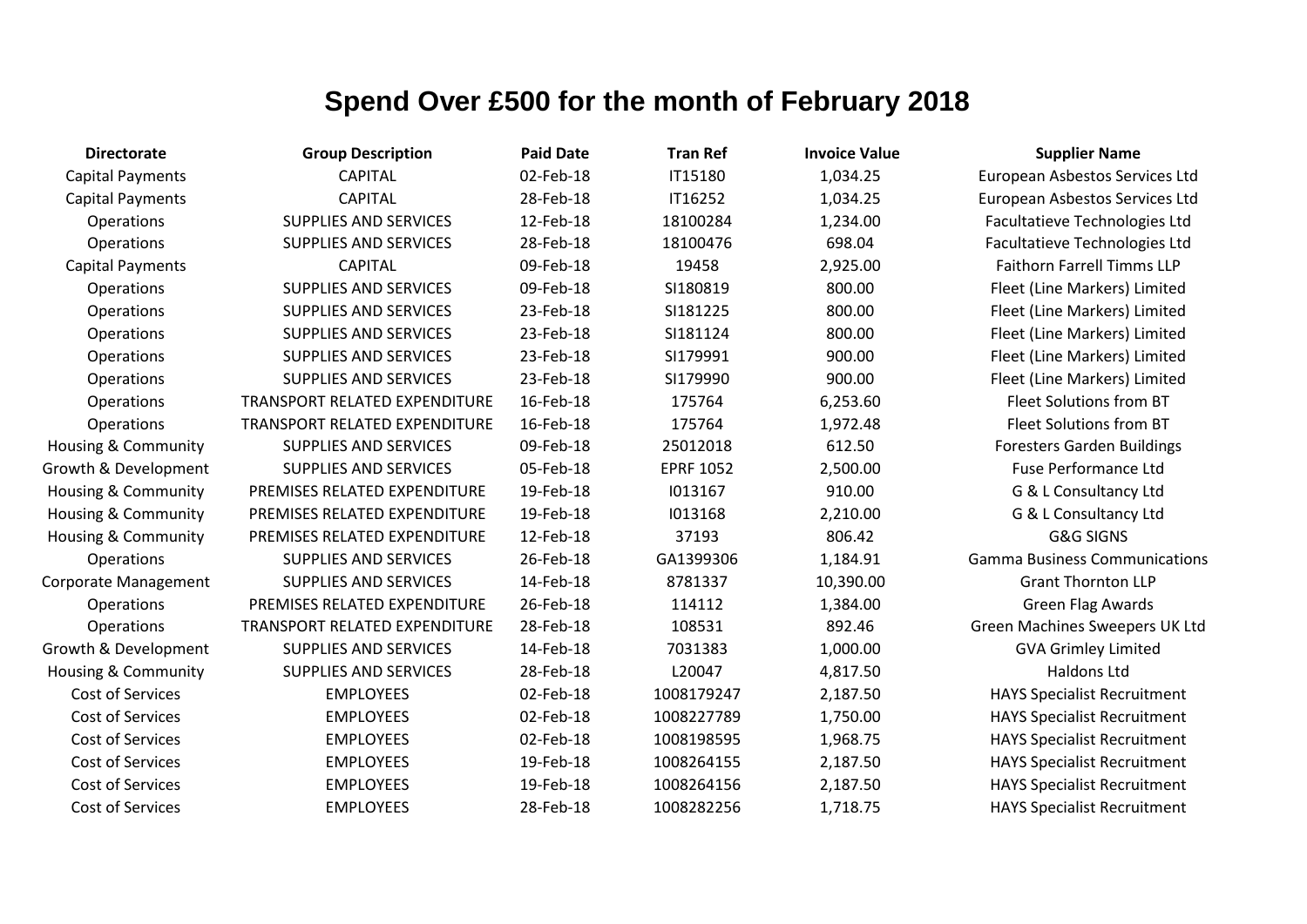| <b>Directorate</b>             | <b>Group Description</b>     | <b>Paid Date</b> | <b>Tran Ref</b> | <b>Invoice Value</b> | <b>Supplier Name</b>               |
|--------------------------------|------------------------------|------------------|-----------------|----------------------|------------------------------------|
| <b>Housing &amp; Community</b> | <b>EMPLOYEES</b>             | 28-Feb-18        | 1008282256      | 250.00               | <b>HAYS Specialist Recruitment</b> |
| Growth & Development           | <b>SUPPLIES AND SERVICES</b> | 02-Feb-18        | 11644           | 2,000.00             | Horwath HTL Ltd                    |
| Growth & Development           | <b>SUPPLIES AND SERVICES</b> | 02-Feb-18        | 11644           | 2,000.00             | Horwath HTL Ltd                    |
| Growth & Development           | SUPPLIES AND SERVICES        | 02-Feb-18        | 11644           | 1,875.00             | Horwath HTL Ltd                    |
| Growth & Development           | SUPPLIES AND SERVICES        | 02-Feb-18        | 11644           | 529.90               | Horwath HTL Ltd                    |
| Housing & Community            | <b>EMPLOYEES</b>             | 19-Feb-18        | 7136            | 995.00               | <b>HOUSEMARK LTD</b>               |
| Housing & Community            | <b>SUPPLIES AND SERVICES</b> | 16-Feb-18        | 17802           | 7,500.00             | <b>Housing Partners Ltd</b>        |
| <b>Housing &amp; Community</b> | PREMISES RELATED EXPENDITURE | 09-Feb-18        | 994/0139480     | 1,119.02             | Howdens Joinery                    |
| Housing & Community            | PREMISES RELATED EXPENDITURE | 23-Feb-18        | 994/0139428     | 771.88               | Howdens Joinery                    |
| Housing & Community            | PREMISES RELATED EXPENDITURE | 23-Feb-18        | 994/0138095     | 792.66               | Howdens Joinery                    |
| Growth & Development           | SUPPLIES AND SERVICES        | 07-Feb-18        | GM755611        | 577.68               | Idverde                            |
| Operations                     | THIRD PARTY PAYMENTS         | 28-Feb-18        | GM755743        | 49,963.67            | Idverde                            |
| <b>Housing &amp; Community</b> | PREMISES RELATED EXPENDITURE | 28-Feb-18        | SI-300286       | 693.07               | Impey Showers Ltd                  |
| Operations                     | <b>SUPPLIES AND SERVICES</b> | 07-Feb-18        | AL54783         | 11,350.00            | Inform CPI Ltd                     |
| Growth & Development           | SUPPLIES AND SERVICES        | 26-Feb-18        | <b>INV0337</b>  | 5,501.00             | Ingham Pinnock Associates Ltd      |
| Growth & Development           | SUPPLIES AND SERVICES        | 26-Feb-18        | <b>INV0345</b>  | 5,501.00             | Ingham Pinnock Associates Ltd      |
| Operations                     | SUPPLIES AND SERVICES        | 02-Feb-18        | 3704080         | 1,902.24             | <b>INSIGHT DIRECT (UK) LTD</b>     |
| Operations                     | SUPPLIES AND SERVICES        | 09-Feb-18        | 3714030         | 818.40               | <b>INSIGHT DIRECT (UK) LTD</b>     |
| <b>Housing &amp; Community</b> | SUPPLIES AND SERVICES        | 23-Feb-18        | 11159           | 528.00               | <b>Intercard Limited</b>           |
| Housing & Community            | PREMISES RELATED EXPENDITURE | 12-Feb-18        | 158             | 915.00               | J C Electrical Services            |
| <b>Housing &amp; Community</b> | PREMISES RELATED EXPENDITURE | 12-Feb-18        | 158             | 25.00                | J C Electrical Services            |
| <b>Housing &amp; Community</b> | PREMISES RELATED EXPENDITURE | 19-Feb-18        | 159             | 1,020.00             | J C Electrical Services            |
| <b>Housing &amp; Community</b> | PREMISES RELATED EXPENDITURE | 26-Feb-18        | 160             | 120.00               | J C Electrical Services            |
| <b>Housing &amp; Community</b> | PREMISES RELATED EXPENDITURE | 26-Feb-18        | 160             | 725.00               | J C Electrical Services            |
| <b>Housing &amp; Community</b> | PREMISES RELATED EXPENDITURE | 21-Feb-18        | 157             | 985.00               | J C Electrical Services            |
| <b>Housing &amp; Community</b> | PREMISES RELATED EXPENDITURE | 09-Feb-18        | 100             | 1,197.50             | J Thomas t/a JT Roofing            |
| <b>Housing &amp; Community</b> | PREMISES RELATED EXPENDITURE | 09-Feb-18        | 100             | $-907.50$            | J Thomas t/a JT Roofing            |
| <b>Housing &amp; Community</b> | PREMISES RELATED EXPENDITURE | 09-Feb-18        | 100             | 907.50               | J Thomas t/a JT Roofing            |
| Housing & Community            | PREMISES RELATED EXPENDITURE | 28-Feb-18        | 99              | 833.50               | J Thomas t/a JT Roofing            |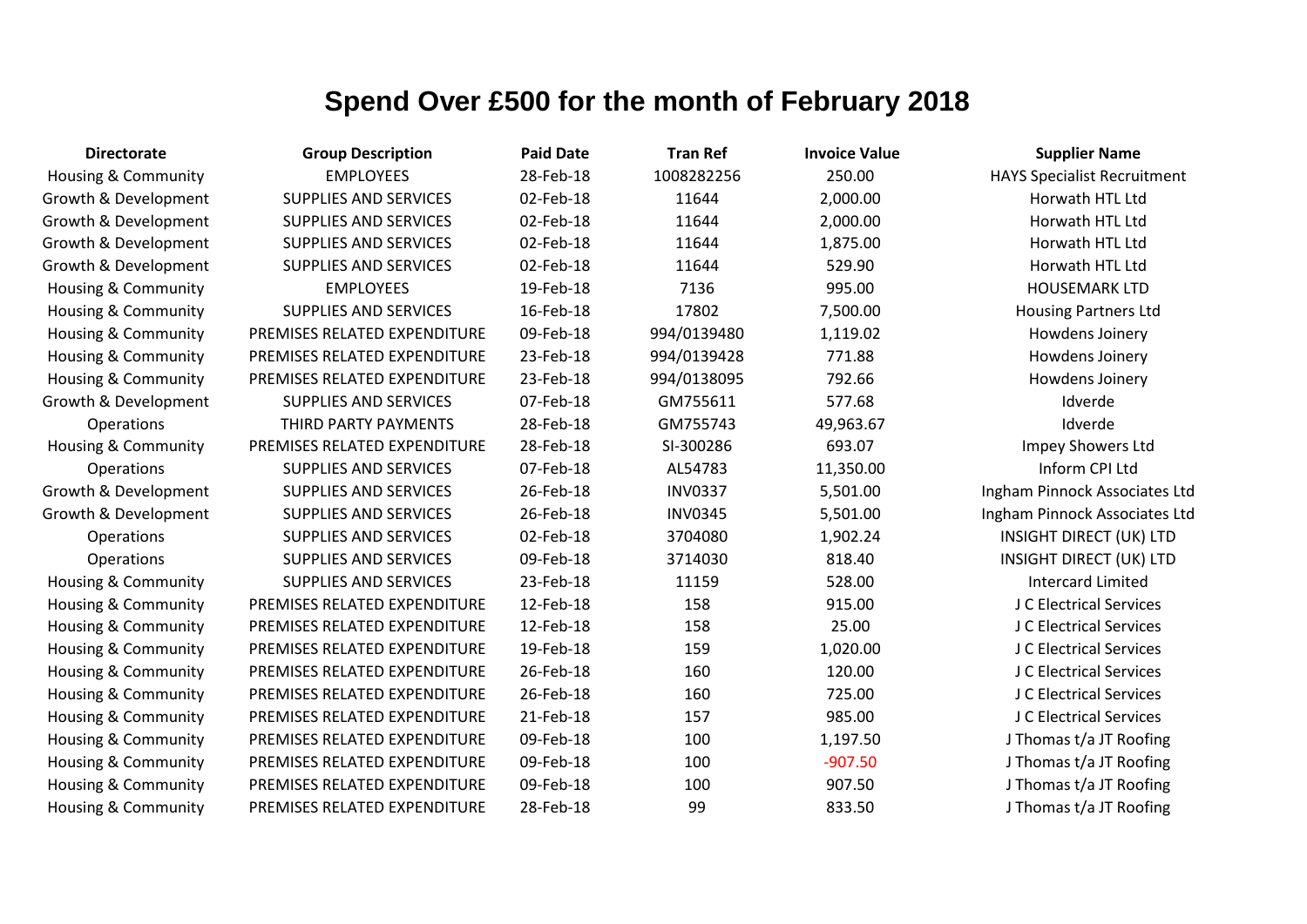| <b>Directorate</b>             | <b>Group Description</b>             | <b>Paid Date</b> | <b>Tran Ref</b> | <b>Invoice Value</b> | <b>Supplier Name</b>                |
|--------------------------------|--------------------------------------|------------------|-----------------|----------------------|-------------------------------------|
| Housing & Community            | PREMISES RELATED EXPENDITURE         | 28-Feb-18        | 99              | 132.00               | J Thomas t/a JT Roofing             |
| Housing & Community            | PREMISES RELATED EXPENDITURE         | 28-Feb-18        | 99              | $-945.50$            | J Thomas t/a JT Roofing             |
| Housing & Community            | PREMISES RELATED EXPENDITURE         | 28-Feb-18        | 99              | 945.50               | J Thomas t/a JT Roofing             |
| Operations                     | <b>SUPPLIES AND SERVICES</b>         | 16-Feb-18        | 5049            | 503.92               | <b>J&amp;J Maintenance Services</b> |
| Operations                     | TRANSPORT RELATED EXPENDITURE        | 14-Feb-18        | 7596            | 2,035.50             | Jaama Ltd                           |
| Operations                     | <b>SUPPLIES AND SERVICES</b>         | 16-Feb-18        | CE005823        | 6,000.00             | JLT Specialty Ltd                   |
| Growth & Development           | <b>SUPPLIES AND SERVICES</b>         | 12-Feb-18        | 13              | 5,000.00             | Jonathan Hansford Services          |
| <b>Balance Sheet</b>           | <b>CURRENT ASSETS</b>                | 05-Feb-18        | 228203          | 1,080.00             | Kingfisher Packaging                |
| Operations                     | <b>SUPPLIES AND SERVICES</b>         | 16-Feb-18        | 45338           | 560.50               | Kingsdown Nurseries                 |
| Operations                     | PREMISES RELATED EXPENDITURE         | 16-Feb-18        | 45338           | 111.00               | Kingsdown Nurseries                 |
| Operations                     | PREMISES RELATED EXPENDITURE         | 16-Feb-18        | 45338           | 447.00               | Kingsdown Nurseries                 |
| Operations                     | PREMISES RELATED EXPENDITURE         | 16-Feb-18        | 45338           | 526.20               | Kingsdown Nurseries                 |
| Operations                     | TRANSPORT RELATED EXPENDITURE        | 26-Feb-18        | 230118          | 900.00               | Knightcott Motors                   |
| <b>Capital Payments</b>        | <b>CAPITAL</b>                       | 21-Feb-18        | SI223758        | 1,362.80             | <b>KOMPAN LTD</b>                   |
| Growth & Development           | <b>SUPPLIES AND SERVICES</b>         | 12-Feb-18        | 6557782DD       | 2,172.00             | Land Registry Plymouth Office       |
| Growth & Development           | <b>SUPPLIES AND SERVICES</b>         | 23-Feb-18        | 48344           | 16,150.00            | Land Use Consultants                |
| Growth & Development           | <b>SUPPLIES AND SERVICES</b>         | 09-Feb-18        | 1316            | 1,299.05             | Lepus Consulting Ltd                |
| Housing & Community            | TRANSPORT RELATED EXPENDITURE        | 14-Feb-18        | MRI6352057      | 1,196.67             | Lex Autolease Ltd                   |
| Housing & Community            | TRANSPORT RELATED EXPENDITURE        | 14-Feb-18        | MRI6352057      | 302.47               | Lex Autolease Ltd                   |
| Operations                     | <b>TRANSPORT RELATED EXPENDITURE</b> | 14-Feb-18        | MRI6352057      | 302.47               | Lex Autolease Ltd                   |
| <b>Housing &amp; Community</b> | TRANSPORT RELATED EXPENDITURE        | 14-Feb-18        | MR16451518      | 1,196.67             | Lex Autolease Ltd                   |
| Housing & Community            | TRANSPORT RELATED EXPENDITURE        | 14-Feb-18        | MR16451518      | 302.47               | Lex Autolease Ltd                   |
| Operations                     | <b>TRANSPORT RELATED EXPENDITURE</b> | 14-Feb-18        | MR16451518      | 302.47               | Lex Autolease Ltd                   |
| Operations                     | <b>TRANSPORT RELATED EXPENDITURE</b> | 23-Feb-18        | IRIN591423      | 3,279.00             | Lex Autolease Ltd                   |
| <b>Balance Sheet</b>           | <b>CURRENT ASSETS</b>                | 14-Feb-18        | IN109961        | 1,053.40             | Locks, Doors & Window Fittings      |
| Operations                     | <b>SUPPLIES AND SERVICES</b>         | 28-Feb-18        | 122471          | 867.30               | LOOMIS UK LTD                       |
| Operations                     | <b>SUPPLIES AND SERVICES</b>         | 28-Feb-18        | 122472          | 580.40               | <b>LOOMIS UK LTD</b>                |
| <b>Capital Payments</b>        | <b>CAPITAL</b>                       | 16-Feb-18        | 2714            | 6,202.85             | Low Carbon Exchange Ltd             |
| <b>Capital Payments</b>        | <b>CAPITAL</b>                       | 16-Feb-18        | 2713            | 127,079.23           | Low Carbon Exchange Ltd             |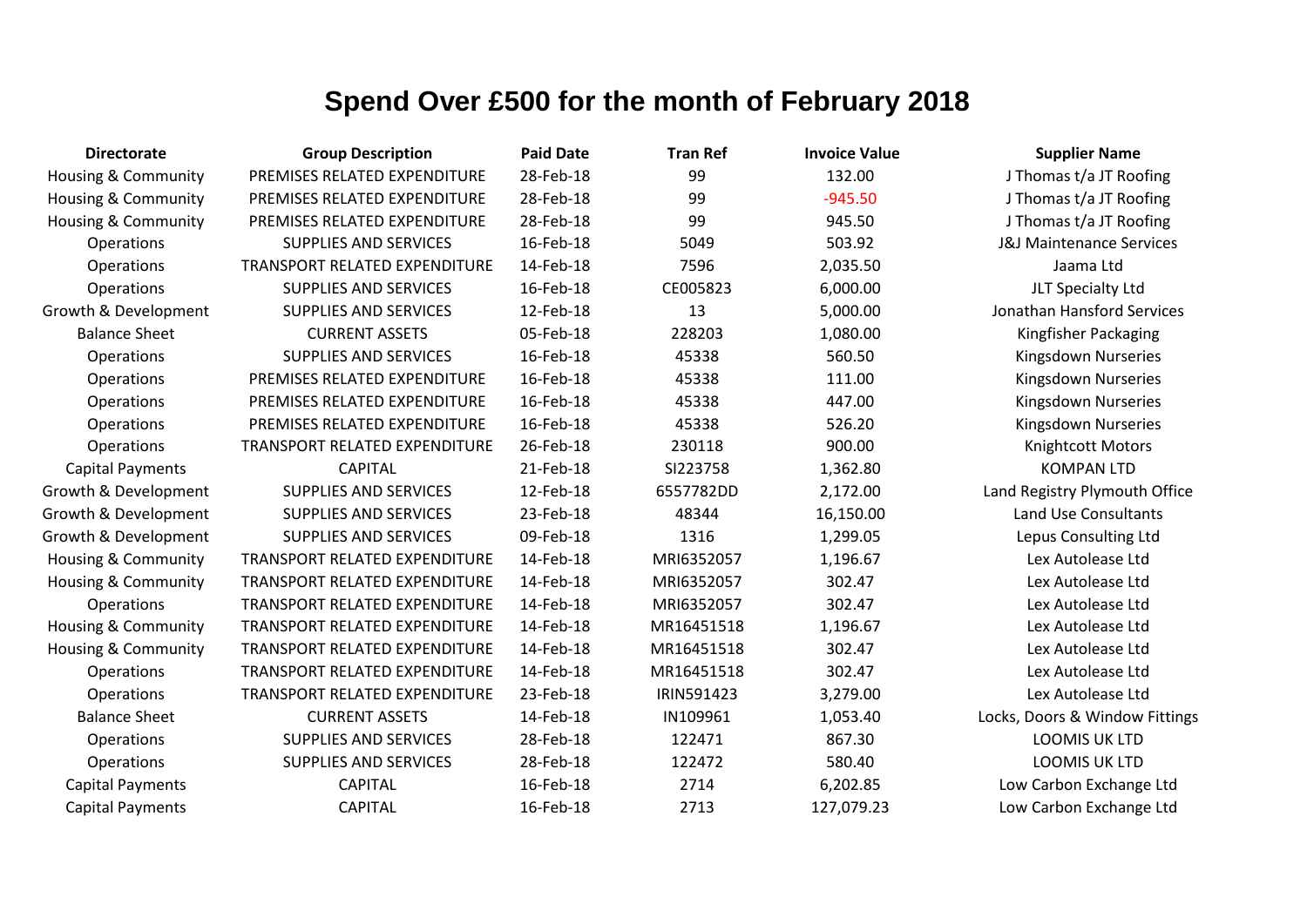| <b>Directorate</b>             | <b>Group Description</b>     | <b>Paid Date</b> | <b>Tran Ref</b>  | <b>Invoice Value</b> | <b>Supplier Name</b>                       |
|--------------------------------|------------------------------|------------------|------------------|----------------------|--------------------------------------------|
| <b>Capital Payments</b>        | <b>CAPITAL</b>               | 16-Feb-18        | 2733             | 12,032.80            | Low Carbon Exchange Ltd                    |
| <b>Capital Payments</b>        | <b>CAPITAL</b>               | 16-Feb-18        | 2733             | 4,574.08             | Low Carbon Exchange Ltd                    |
| <b>Capital Payments</b>        | <b>CAPITAL</b>               | 16-Feb-18        | 2734             | 10,974.54            | Low Carbon Exchange Ltd                    |
| <b>Capital Payments</b>        | <b>CAPITAL</b>               | 16-Feb-18        | 2734             | 3,897.14             | Low Carbon Exchange Ltd                    |
| Housing & Community            | <b>SUPPLIES AND SERVICES</b> | 19-Feb-18        | SIN00050566/C    | 6,393.75             | Low Carbon Exchange Ltd                    |
| Operations                     | <b>SUPPLIES AND SERVICES</b> | 23-Feb-18        | 23               | 3,600.00             | M B Tree Services                          |
| <b>Housing &amp; Community</b> | PREMISES RELATED EXPENDITURE | 07-Feb-18        | 163              | 1,840.00             | M&I SHIER                                  |
| <b>Housing &amp; Community</b> | PREMISES RELATED EXPENDITURE | 07-Feb-18        | 163              | $-1,160.00$          | M&I SHIER                                  |
| <b>Housing &amp; Community</b> | PREMISES RELATED EXPENDITURE | 07-Feb-18        | 163              | 1,160.00             | M&I SHIER                                  |
| <b>Capital Payments</b>        | <b>CAPITAL</b>               | 19-Feb-18        | 34709/1217907    | 109,016.25           | Mace Limited                               |
| <b>Capital Payments</b>        | <b>CAPITAL</b>               | 21-Feb-18        | 34709/0118688    | 88,226.25            | Mace Limited                               |
| <b>Capital Payments</b>        | <b>CAPITAL</b>               | 23-Feb-18        | 34709/01181072   | 20,750.00            | Mace Limited                               |
| <b>Housing &amp; Community</b> | <b>SUPPLIES AND SERVICES</b> | 21-Feb-18        | 29853            | 2,698.96             | Mailadoc Ltd                               |
| Cost of Services               | <b>SUPPLIES AND SERVICES</b> | 23-Feb-18        | 401              | 249.73               | MARTIN JAMES CONSULTANCY LTD               |
| Cost of Services               | <b>SUPPLIES AND SERVICES</b> | 23-Feb-18        | 401              | 3,151.87             | MARTIN JAMES CONSULTANCY LTD               |
| Operations                     | <b>SUPPLIES AND SERVICES</b> | 21-Feb-18        | SI204205         | 468.36               | <b>MasterCard Payment Gateway Services</b> |
| Operations                     | <b>SUPPLIES AND SERVICES</b> | 21-Feb-18        | SI204205         | 66.04                | <b>MasterCard Payment Gateway Services</b> |
| Operations                     | <b>SUPPLIES AND SERVICES</b> | 21-Feb-18        | SI204205         | 21.14                | <b>MasterCard Payment Gateway Services</b> |
| Operations                     | <b>SUPPLIES AND SERVICES</b> | 21-Feb-18        | SI204205         | 3.10                 | <b>MasterCard Payment Gateway Services</b> |
| <b>Housing &amp; Community</b> | <b>SUPPLIES AND SERVICES</b> | 21-Feb-18        | SI204205         | 263.92               | <b>MasterCard Payment Gateway Services</b> |
| Operations                     | <b>SUPPLIES AND SERVICES</b> | 21-Feb-18        | SI204205         | 17.44                | <b>MasterCard Payment Gateway Services</b> |
| <b>Balance Sheet</b>           | <b>HOLDING ACCOUNTS</b>      | 07-Feb-18        | <b>IN22358</b>   | 5,201.87             | Matrix SCM Ltd                             |
| <b>Balance Sheet</b>           | <b>HOLDING ACCOUNTS</b>      | 07-Feb-18        | IN22436          | 15,766.99            | Matrix SCM Ltd                             |
| <b>Balance Sheet</b>           | <b>HOLDING ACCOUNTS</b>      | 07-Feb-18        | IN22604          | 20,546.31            | Matrix SCM Ltd                             |
| <b>Balance Sheet</b>           | <b>HOLDING ACCOUNTS</b>      | 19-Feb-18        | IN22683          | 28,036.03            | Matrix SCM Ltd                             |
| <b>Balance Sheet</b>           | <b>HOLDING ACCOUNTS</b>      | 19-Feb-18        | IN22767          | 20,559.01            | Matrix SCM Ltd                             |
| <b>Corporate Management</b>    | THIRD PARTY PAYMENTS         | 02-Feb-18        | 3100066          | 1,582.00             | <b>MENDIP DISTRICT COUNCIL</b>             |
| <b>Capital Payments</b>        | <b>CAPITAL</b>               | 14-Feb-18        | <b>EPRF 1086</b> | 1,709.09             | <b>MENDIP DISTRICT COUNCIL</b>             |
| <b>Corporate Management</b>    | THIRD PARTY PAYMENTS         | 26-Feb-18        | 3100141          | 16,742.91            | <b>MENDIP DISTRICT COUNCIL</b>             |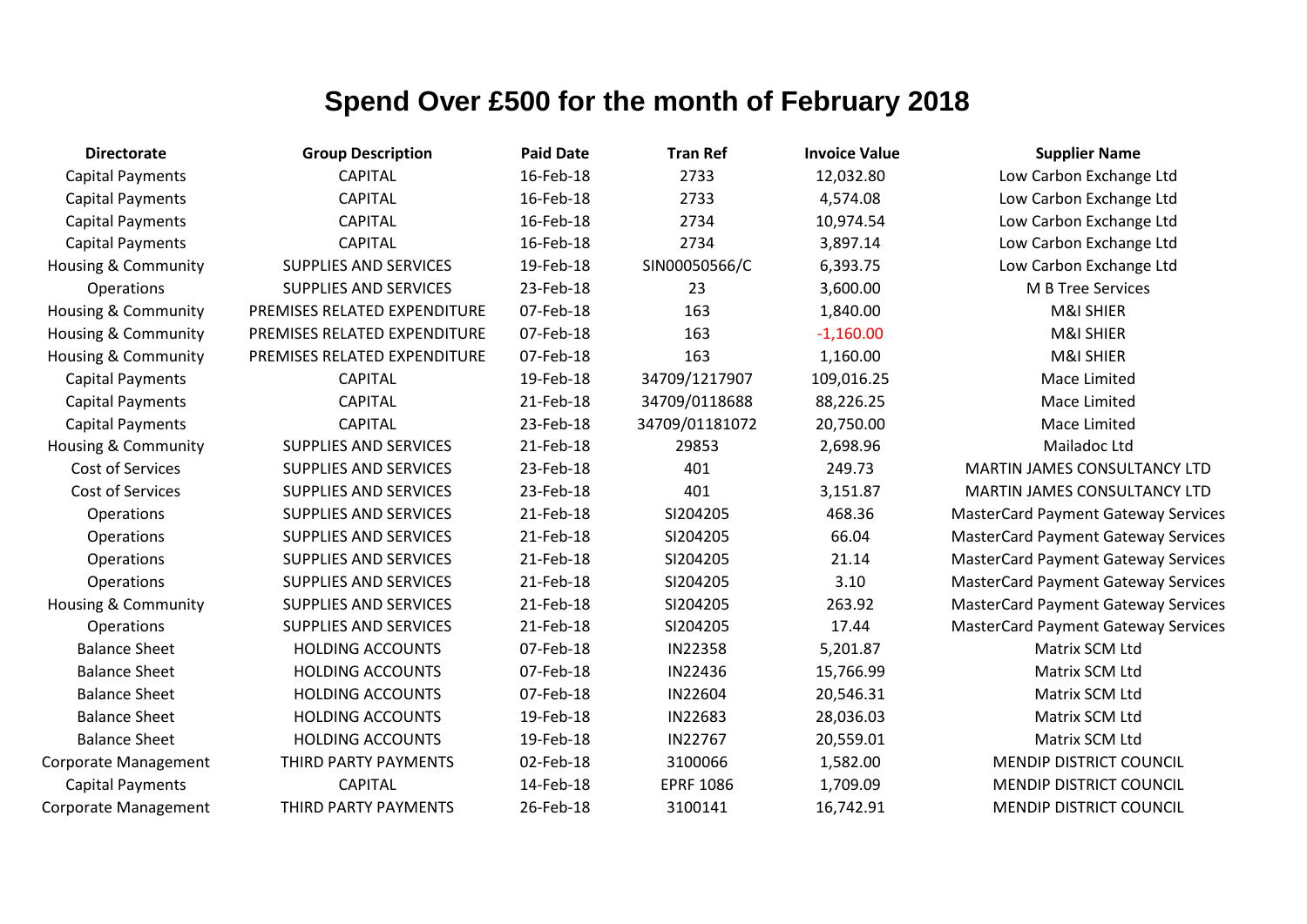| <b>Directorate</b>             | <b>Group Description</b>      | <b>Paid Date</b> | <b>Tran Ref</b> | <b>Invoice Value</b> | <b>Supplier Name</b>                |
|--------------------------------|-------------------------------|------------------|-----------------|----------------------|-------------------------------------|
| Operations                     | PREMISES RELATED EXPENDITURE  | 28-Feb-18        | M3032           | 644.00               | Mercury Infrastructure Services Ltd |
| Operations                     | PREMISES RELATED EXPENDITURE  | 28-Feb-18        | M3032           | 506.40               | Mercury Infrastructure Services Ltd |
| Operations                     | PREMISES RELATED EXPENDITURE  | 28-Feb-18        | M3032           | 9.60                 | Mercury Infrastructure Services Ltd |
| Operations                     | PREMISES RELATED EXPENDITURE  | 28-Feb-18        | M3032           | 62.52                | Mercury Infrastructure Services Ltd |
| Operations                     | PREMISES RELATED EXPENDITURE  | 28-Feb-18        | M3031           | 257.60               | Mercury Infrastructure Services Ltd |
| Operations                     | PREMISES RELATED EXPENDITURE  | 28-Feb-18        | M3031           | 253.20               | Mercury Infrastructure Services Ltd |
| Operations                     | PREMISES RELATED EXPENDITURE  | 28-Feb-18        | M3065           | 41.68                | Mercury Infrastructure Services Ltd |
| Operations                     | PREMISES RELATED EXPENDITURE  | 28-Feb-18        | M3065           | 6.40                 | Mercury Infrastructure Services Ltd |
| Operations                     | PREMISES RELATED EXPENDITURE  | 28-Feb-18        | M3065           | 506.40               | Mercury Infrastructure Services Ltd |
| Operations                     | PREMISES RELATED EXPENDITURE  | 28-Feb-18        | M3065           | 644.00               | Mercury Infrastructure Services Ltd |
| Operations                     | PREMISES RELATED EXPENDITURE  | 28-Feb-18        | M3068           | 3,108.27             | Mercury Infrastructure Services Ltd |
| Operations                     | PREMISES RELATED EXPENDITURE  | 28-Feb-18        | M3075           | 3,108.27             | Mercury Infrastructure Services Ltd |
| Operations                     | PREMISES RELATED EXPENDITURE  | 28-Feb-18        | M3069           | 3,108.27             | Mercury Infrastructure Services Ltd |
| Operations                     | PREMISES RELATED EXPENDITURE  | 28-Feb-18        | M3067           | 3,108.27             | Mercury Infrastructure Services Ltd |
| <b>Housing &amp; Community</b> | PREMISES RELATED EXPENDITURE  | 28-Feb-18        | IN028321/005    | 8,099.21             | Midas Construction Ltd.             |
| Capital Payments               | <b>CAPITAL</b>                | 21-Feb-18        | IN028359/007    | 230,253.55           | Midas Construction Ltd.             |
| Growth & Development           | SUPPLIES AND SERVICES         | 07-Feb-18        | 2442            | 7,440.00             | Mike Harding Lighting Solutions Ltd |
| <b>Capital Payments</b>        | <b>CAPITAL</b>                | 14-Feb-18        | IN004400/004    | 124,527.97           | Mi-Space (UK) Ltd                   |
| <b>Capital Payments</b>        | <b>CAPITAL</b>                | 23-Feb-18        | 186771          | 10,160.00            | Mi-Space (UK) Ltd                   |
| Housing & Community            | PREMISES RELATED EXPENDITURE  | 28-Feb-18        | 64105/91558041  | 3,796.18             | MITIE PROPERTY SERVICES (UK) LTD    |
| Operations                     | <b>SUPPLIES AND SERVICES</b>  | 19-Feb-18        | 52/655584       | 1,943.83             | MITIE Security Ltd                  |
| Housing & Community            | PREMISES RELATED EXPENDITURE  | 28-Feb-18        | 15504           | 1,376.31             | <b>MMES 2012 LTD</b>                |
| Housing & Community            | PREMISES RELATED EXPENDITURE  | 07-Feb-18        | 188             | 1,371.32             | Mr Keven Pearse                     |
| Housing & Community            | PREMISES RELATED EXPENDITURE  | 16-Feb-18        | 189             | 711.33               | Mr Keven Pearse                     |
| Housing & Community            | PREMISES RELATED EXPENDITURE  | 23-Feb-18        | 190             | 66.00                | Mr Keven Pearse                     |
| Housing & Community            | PREMISES RELATED EXPENDITURE  | 23-Feb-18        | 190             | 739.69               | Mr Keven Pearse                     |
| Housing & Community            | PREMISES RELATED EXPENDITURE  | 28-Feb-18        | 191             | 675.33               | Mr Keven Pearse                     |
| Operations                     | TRANSPORT RELATED EXPENDITURE | 19-Feb-18        | 415378          | 1,770.60             | MST LTD T/A PARKINS INDUSTRIAL SUPP |
| Operations                     | TRANSPORT RELATED EXPENDITURE | 21-Feb-18        | 415493          | 1,740.12             | MST LTD T/A PARKINS INDUSTRIAL SUPP |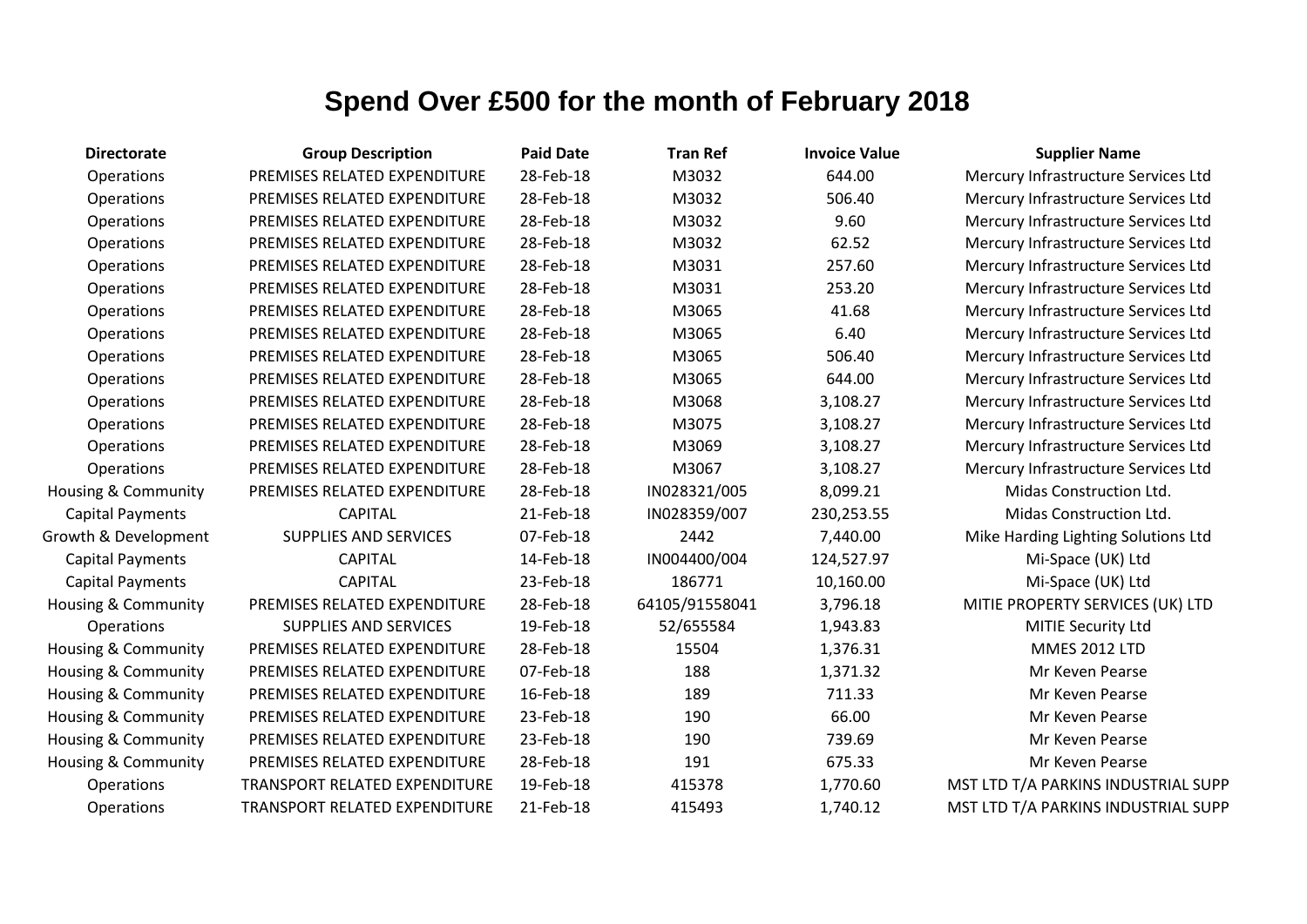| <b>Directorate</b>             | <b>Group Description</b>      | <b>Paid Date</b> | <b>Tran Ref</b>        | <b>Invoice Value</b> | <b>Supplier Name</b>                |
|--------------------------------|-------------------------------|------------------|------------------------|----------------------|-------------------------------------|
| Operations                     | TRANSPORT RELATED EXPENDITURE | 28-Feb-18        | 416703                 | 1,844.04             | MST LTD T/A PARKINS INDUSTRIAL SUPP |
| Operations                     | TRANSPORT RELATED EXPENDITURE | 28-Feb-18        | 416702                 | 1,717.37             | MST LTD T/A PARKINS INDUSTRIAL SUPP |
| Growth & Development           | SUPPLIES AND SERVICES         | 21-Feb-18        | <b>INTERIM INVOICE</b> | 22,287.55            | <b>MWA</b>                          |
| Growth & Development           | SUPPLIES AND SERVICES         | 09-Feb-18        | AREXT/00201208         | 3,949.06             | <b>National Express Ltd</b>         |
| <b>Housing &amp; Community</b> | PREMISES RELATED EXPENDITURE  | 12-Feb-18        | 309014450              | 1,140.00             | Nationwide Platforms Limited        |
| <b>Capital Payments</b>        | <b>CAPITAL</b>                | 09-Feb-18        | 18010039               | 2,326.96             | Nationwide Windows Ltd              |
| Operations                     | <b>SUPPLIES AND SERVICES</b>  | 21-Feb-18        | <b>INV01047</b>        | 372.00               | <b>Nexus Fusion Limited</b>         |
| Operations                     | <b>SUPPLIES AND SERVICES</b>  | 21-Feb-18        | <b>INV01047</b>        | 497.00               | <b>Nexus Fusion Limited</b>         |
| Operations                     | <b>EMPLOYEES</b>              | 28-Feb-18        | 16419708               | 529.10               | <b>Office Angels</b>                |
| Operations                     | <b>EMPLOYEES</b>              | 28-Feb-18        | 16419707               | 529.10               | <b>Office Angels</b>                |
| Operations                     | <b>EMPLOYEES</b>              | 28-Feb-18        | 16417511               | 536.25               | <b>Office Angels</b>                |
| Operations                     | <b>EMPLOYEES</b>              | 28-Feb-18        | 16417507               | 536.25               | <b>Office Angels</b>                |
| Operations                     | <b>EMPLOYEES</b>              | 28-Feb-18        | 16417508               | 536.25               | <b>Office Angels</b>                |
| Operations                     | <b>SUPPLIES AND SERVICES</b>  | 07-Feb-18        | 24960                  | 612.50               | <b>OPAL ENVELOPES (SAPPHIRE)</b>    |
| <b>Capital Payments</b>        | <b>CAPITAL</b>                | 21-Feb-18        | 1107059                | 48,444.81            | <b>Otter South West LTD</b>         |
| Growth & Development           | <b>SUPPLIES AND SERVICES</b>  | 26-Feb-18        | INV-000217             | 1,410.00             | People and Places Partnership Ltd   |
| Growth & Development           | <b>SUPPLIES AND SERVICES</b>  | 09-Feb-18        | 147921 MCR             | 9,991.84             | PETER BRETT ASSOCIATES              |
| <b>Capital Payments</b>        | <b>CAPITAL</b>                | 19-Feb-18        | 9643                   | 51,012.00            | Pro-Fit                             |
| <b>Capital Payments</b>        | <b>CAPITAL</b>                | 19-Feb-18        | 9643                   | $-5,350.00$          | Pro-Fit                             |
| <b>Capital Payments</b>        | <b>CAPITAL</b>                | 19-Feb-18        | 9643                   | 5,350.00             | Pro-Fit                             |
| <b>Housing &amp; Community</b> | PREMISES RELATED EXPENDITURE  | 19-Feb-18        | 9644                   | 758.00               | Pro-Fit                             |
| Housing & Community            | PREMISES RELATED EXPENDITURE  | 19-Feb-18        | 9644                   | $-50.00$             | Pro-Fit                             |
| <b>Housing &amp; Community</b> | PREMISES RELATED EXPENDITURE  | 19-Feb-18        | 9644                   | 50.00                | Pro-Fit                             |
| <b>Capital Payments</b>        | <b>CAPITAL</b>                | 19-Feb-18        | 9645                   | 13,352.00            | Pro-Fit                             |
| <b>Capital Payments</b>        | <b>CAPITAL</b>                | 19-Feb-18        | 9645                   | $-1,150.00$          | Pro-Fit                             |
| <b>Capital Payments</b>        | <b>CAPITAL</b>                | 19-Feb-18        | 9645                   | 1,150.00             | Pro-Fit                             |
| <b>Capital Payments</b>        | <b>CAPITAL</b>                | 28-Feb-18        | 9706                   | 23,450.50            | Pro-Fit                             |
| <b>Capital Payments</b>        | <b>CAPITAL</b>                | 28-Feb-18        | 9706                   | $-2,550.00$          | Pro-Fit                             |
| <b>Capital Payments</b>        | <b>CAPITAL</b>                | 28-Feb-18        | 9706                   | 2,550.00             | Pro-Fit                             |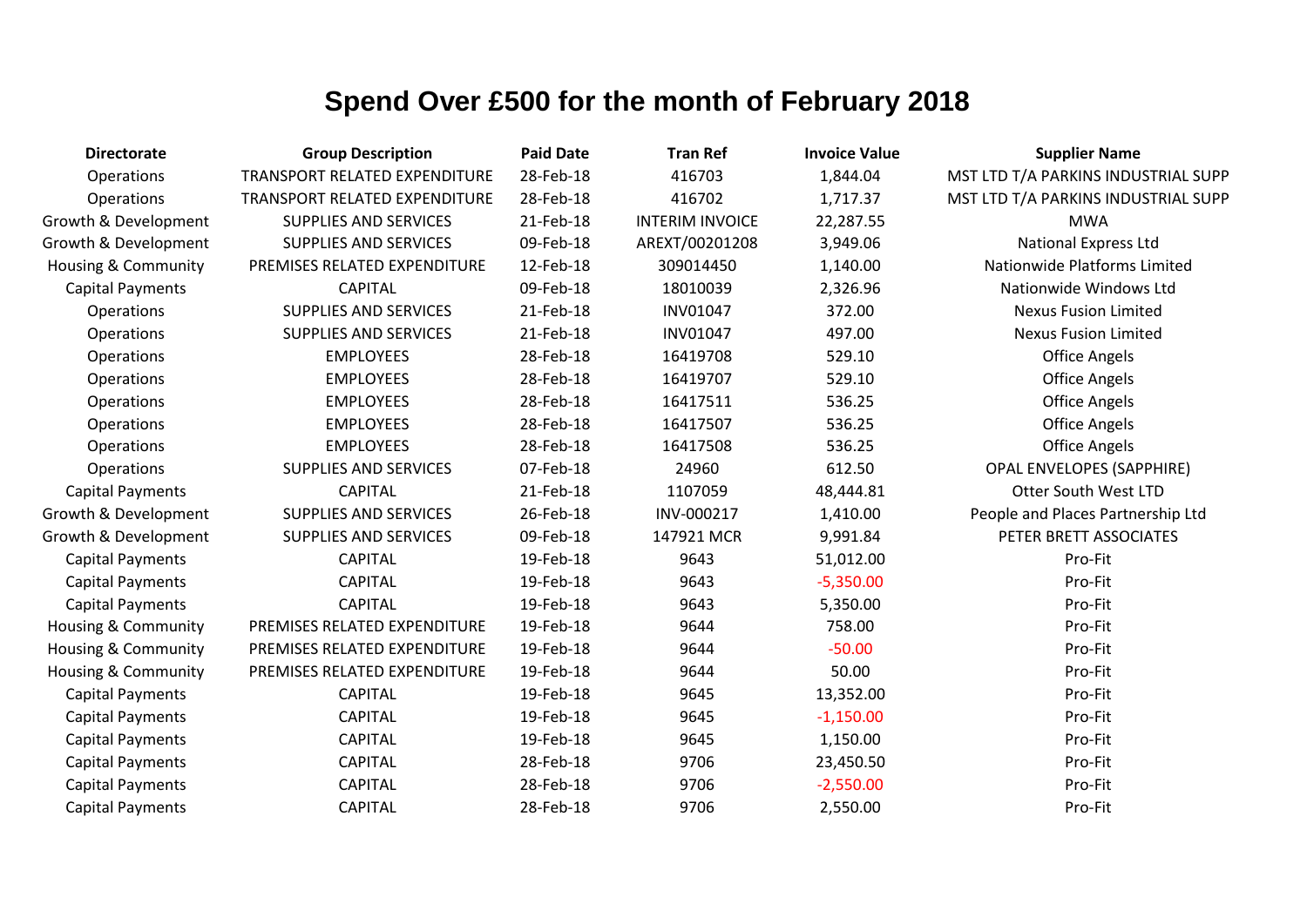| <b>Directorate</b>             | <b>Group Description</b>             | <b>Paid Date</b> | <b>Tran Ref</b>               | <b>Invoice Value</b> | <b>Supplier Name</b>                   |
|--------------------------------|--------------------------------------|------------------|-------------------------------|----------------------|----------------------------------------|
| <b>Capital Payments</b>        | <b>CAPITAL</b>                       | 28-Feb-18        | 9708                          | 5,178.00             | Pro-Fit                                |
| <b>Capital Payments</b>        | <b>CAPITAL</b>                       | 28-Feb-18        | 9708                          | $-400.00$            | Pro-Fit                                |
| <b>Capital Payments</b>        | <b>CAPITAL</b>                       | 28-Feb-18        | 9708                          | 400.00               | Pro-Fit                                |
| Operations                     | <b>SUPPLIES AND SERVICES</b>         | 16-Feb-18        | 172526                        | 1,183.17             | Protective Wear Supplies Ltd t/a PWS   |
| Operations                     | <b>SUPPLIES AND SERVICES</b>         | 19-Feb-18        | 172806                        | 722.61               | Protective Wear Supplies Ltd t/a PWS   |
| <b>Housing &amp; Community</b> | <b>TRANSPORT RELATED EXPENDITURE</b> | 22-Feb-18        | 2378606103                    | 13,029.84            | PSA Finance UK Ltd/aka Free2Move Lease |
| Operations                     | PREMISES RELATED EXPENDITURE         | 09-Feb-18        | 5561                          | 564.00               | <b>Quercus Fencing Ltd</b>             |
| Operations                     | PREMISES RELATED EXPENDITURE         | 09-Feb-18        | 5561                          | 99.90                | <b>Quercus Fencing Ltd</b>             |
| Operations                     | PREMISES RELATED EXPENDITURE         | 09-Feb-18        | 5561                          | 45.00                | <b>Quercus Fencing Ltd</b>             |
| Operations                     | PREMISES RELATED EXPENDITURE         | 09-Feb-18        | 5561                          | 75.00                | <b>Quercus Fencing Ltd</b>             |
| Operations                     | PREMISES RELATED EXPENDITURE         | 09-Feb-18        | 5561                          | 30.00                | <b>Quercus Fencing Ltd</b>             |
| Operations                     | PREMISES RELATED EXPENDITURE         | 19-Feb-18        | 45436                         | 540.00               | <b>Quercus Fencing Ltd</b>             |
| Operations                     | <b>SUPPLIES AND SERVICES</b>         | 21-Feb-18        | 15                            | 35,274.25            | R W GALE LTD                           |
| Housing & Community            | PREMISES RELATED EXPENDITURE         | 28-Feb-18        | <b>Redacted Personal Data</b> | 560.63               | <b>Redacted Personal Data</b>          |
| Housing & Community            | PREMISES RELATED EXPENDITURE         | 28-Feb-18        | <b>Redacted Personal Data</b> | 581.66               | <b>Redacted Personal Data</b>          |
| Housing & Community            | <b>EMPLOYEES</b>                     | 09-Feb-18        | <b>Redacted Personal Data</b> | 581.33               | <b>Redacted Personal Data</b>          |
| Housing & Community            | <b>EMPLOYEES</b>                     | 26-Feb-18        | <b>Redacted Personal Data</b> | 631.88               | <b>Redacted Personal Data</b>          |
| <b>Housing &amp; Community</b> | <b>EMPLOYEES</b>                     | 23-Feb-18        | <b>Redacted Personal Data</b> | 631.88               | <b>Redacted Personal Data</b>          |
| Operations                     | <b>EMPLOYEES</b>                     | 12-Feb-18        | <b>Redacted Personal Data</b> | 1,750.00             | <b>Redacted Personal Data</b>          |
| Operations                     | <b>EMPLOYEES</b>                     | 12-Feb-18        | <b>Redacted Personal Data</b> | 1,750.00             | <b>Redacted Personal Data</b>          |
| Operations                     | <b>EMPLOYEES</b>                     | 12-Feb-18        | <b>Redacted Personal Data</b> | 1,750.00             | <b>Redacted Personal Data</b>          |
| Operations                     | <b>EMPLOYEES</b>                     | 12-Feb-18        | <b>Redacted Personal Data</b> | 1,750.00             | <b>Redacted Personal Data</b>          |
| Operations                     | <b>EMPLOYEES</b>                     | 28-Feb-18        | <b>Redacted Personal Data</b> | 1,750.00             | <b>Redacted Personal Data</b>          |
| Operations                     | <b>EMPLOYEES</b>                     | 28-Feb-18        | <b>Redacted Personal Data</b> | 1,750.00             | <b>Redacted Personal Data</b>          |
| Operations                     | <b>EMPLOYEES</b>                     | 09-Feb-18        | <b>Redacted Personal Data</b> | 780.00               | <b>Redacted Personal Data</b>          |
| Operations                     | <b>EMPLOYEES</b>                     | 16-Feb-18        | <b>Redacted Personal Data</b> | 1,950.00             | <b>Redacted Personal Data</b>          |
| Operations                     | <b>EMPLOYEES</b>                     | 16-Feb-18        | <b>Redacted Personal Data</b> | 1,560.00             | <b>Redacted Personal Data</b>          |
| Operations                     | <b>EMPLOYEES</b>                     | 26-Feb-18        | <b>Redacted Personal Data</b> | 1,560.00             | <b>Redacted Personal Data</b>          |
| <b>Housing &amp; Community</b> | PREMISES RELATED EXPENDITURE         | 02-Feb-18        | <b>Redacted Personal Data</b> | 545.00               | <b>Redacted Personal Data</b>          |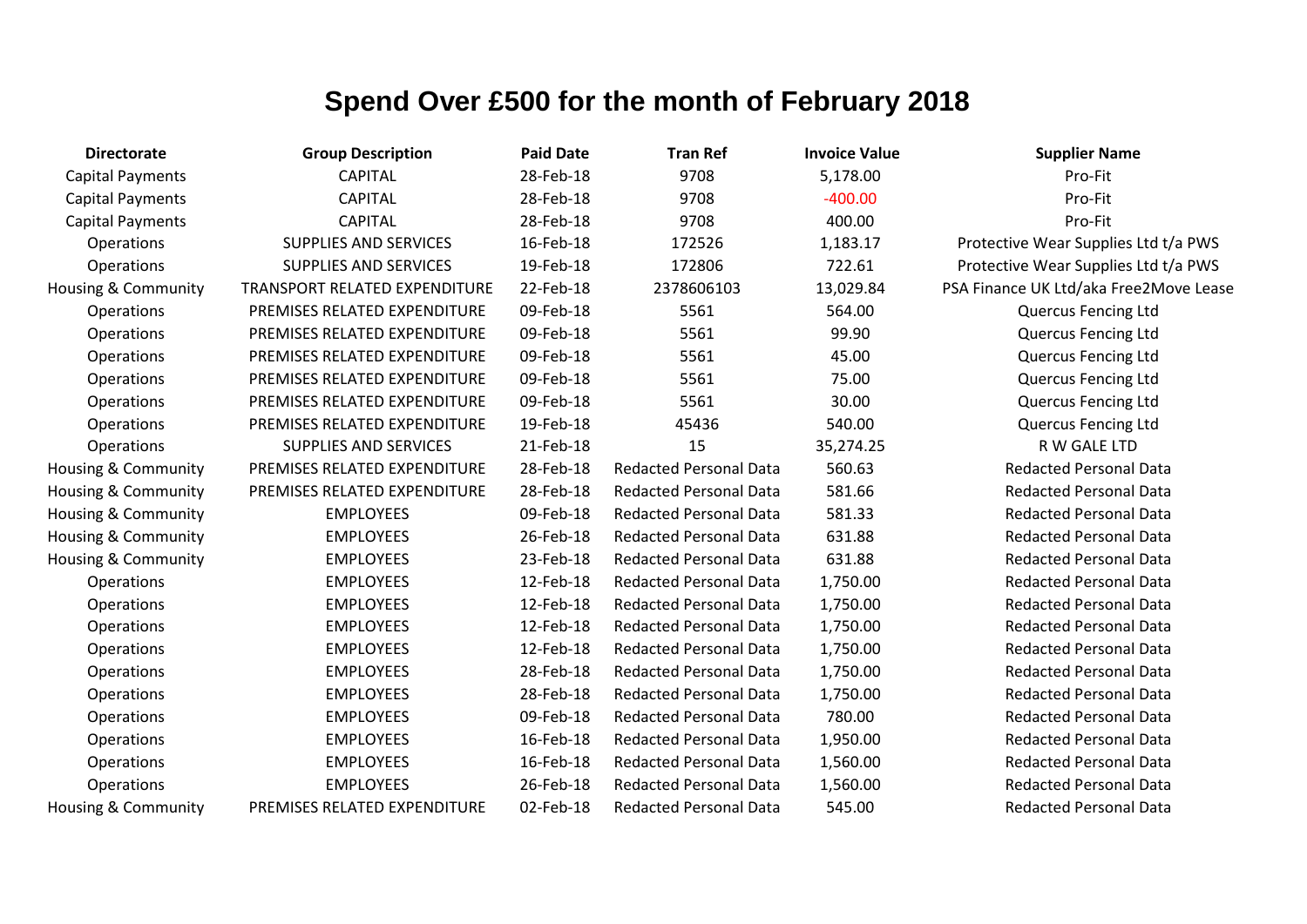| <b>Directorate</b>             | <b>Group Description</b>     | <b>Paid Date</b> | <b>Tran Ref</b>               | <b>Invoice Value</b> | <b>Supplier Name</b>          |
|--------------------------------|------------------------------|------------------|-------------------------------|----------------------|-------------------------------|
| <b>Housing &amp; Community</b> | <b>EMPLOYEES</b>             | 09-Feb-18        | <b>Redacted Personal Data</b> | 885.50               | <b>Redacted Personal Data</b> |
| Housing & Community            | <b>EMPLOYEES</b>             | 07-Feb-18        | <b>Redacted Personal Data</b> | 839.50               | <b>Redacted Personal Data</b> |
| <b>Housing &amp; Community</b> | <b>EMPLOYEES</b>             | 16-Feb-18        | <b>Redacted Personal Data</b> | 862.50               | <b>Redacted Personal Data</b> |
| Housing & Community            | <b>EMPLOYEES</b>             | 23-Feb-18        | <b>Redacted Personal Data</b> | 897.00               | <b>Redacted Personal Data</b> |
| Housing & Community            | <b>EMPLOYEES</b>             | 09-Feb-18        | <b>Redacted Personal Data</b> | 672.75               | <b>Redacted Personal Data</b> |
| Housing & Community            | <b>EMPLOYEES</b>             | 28-Feb-18        | <b>Redacted Personal Data</b> | 839.50               | <b>Redacted Personal Data</b> |
| <b>Housing &amp; Community</b> | <b>EMPLOYEES</b>             | 28-Feb-18        | <b>Redacted Personal Data</b> | 805.00               | <b>Redacted Personal Data</b> |
| Housing & Community            | <b>EMPLOYEES</b>             | 28-Feb-18        | <b>Redacted Personal Data</b> | 546.25               | <b>Redacted Personal Data</b> |
| <b>Housing &amp; Community</b> | <b>SUPPLIES AND SERVICES</b> | 21-Feb-18        | <b>Redacted Personal Data</b> | 715.00               | <b>Redacted Personal Data</b> |
| Cost of Services               | <b>EMPLOYEES</b>             | 07-Feb-18        | <b>Redacted Personal Data</b> | 1,560.00             | <b>Redacted Personal Data</b> |
| Cost of Services               | <b>EMPLOYEES</b>             | 14-Feb-18        | <b>Redacted Personal Data</b> | 1,369.98             | <b>Redacted Personal Data</b> |
| Housing & Community            | <b>EMPLOYEES</b>             | 14-Feb-18        | <b>Redacted Personal Data</b> | 35.65                | <b>Redacted Personal Data</b> |
| Housing & Community            | <b>EMPLOYEES</b>             | 16-Feb-18        | <b>Redacted Personal Data</b> | 1,462.50             | <b>Redacted Personal Data</b> |
| <b>Housing &amp; Community</b> | <b>EMPLOYEES</b>             | 16-Feb-18        | <b>Redacted Personal Data</b> | 1,486.88             | <b>Redacted Personal Data</b> |
| Operations                     | <b>SUPPLIES AND SERVICES</b> | 05-Feb-18        | <b>Redacted Personal Data</b> | 1,411.00             | <b>Redacted Personal Data</b> |
| Operations                     | <b>SUPPLIES AND SERVICES</b> | 12-Feb-18        | <b>Redacted Personal Data</b> | 1,255.00             | <b>Redacted Personal Data</b> |
| Operations                     | <b>SUPPLIES AND SERVICES</b> | 09-Feb-18        | <b>Redacted Personal Data</b> | 1,296.00             | <b>Redacted Personal Data</b> |
| Operations                     | <b>SUPPLIES AND SERVICES</b> | 09-Feb-18        | <b>Redacted Personal Data</b> | 1,419.00             | <b>Redacted Personal Data</b> |
| Operations                     | <b>SUPPLIES AND SERVICES</b> | 21-Feb-18        | <b>Redacted Personal Data</b> | 1,419.00             | <b>Redacted Personal Data</b> |
| Growth & Development           | <b>EMPLOYEES</b>             | 02-Feb-18        | <b>Redacted Personal Data</b> | 837.90               | <b>Redacted Personal Data</b> |
| Cost of Services               | <b>EMPLOYEES</b>             | 02-Feb-18        | <b>Redacted Personal Data</b> | 558.60               | <b>Redacted Personal Data</b> |
| Growth & Development           | <b>EMPLOYEES</b>             | 16-Feb-18        | <b>Redacted Personal Data</b> | 1,008.00             | <b>Redacted Personal Data</b> |
| Cost of Services               | <b>EMPLOYEES</b>             | 16-Feb-18        | <b>Redacted Personal Data</b> | 672.00               | <b>Redacted Personal Data</b> |
| Growth & Development           | <b>EMPLOYEES</b>             | 16-Feb-18        | <b>Redacted Personal Data</b> | 1,060.70             | <b>Redacted Personal Data</b> |
| Growth & Development           | <b>EMPLOYEES</b>             | 09-Feb-18        | <b>Redacted Personal Data</b> | 1,019.61             | <b>Redacted Personal Data</b> |
| Cost of Services               | <b>EMPLOYEES</b>             | 09-Feb-18        | <b>Redacted Personal Data</b> | 679.74               | <b>Redacted Personal Data</b> |
| Growth & Development           | <b>EMPLOYEES</b>             | 09-Feb-18        | <b>Redacted Personal Data</b> | 1,104.10             | <b>Redacted Personal Data</b> |
| Growth & Development           | <b>EMPLOYEES</b>             | 23-Feb-18        | <b>Redacted Personal Data</b> | 1,064.70             | <b>Redacted Personal Data</b> |
| Growth & Development           | <b>EMPLOYEES</b>             | 23-Feb-18        | <b>Redacted Personal Data</b> | 1,023.93             | <b>Redacted Personal Data</b> |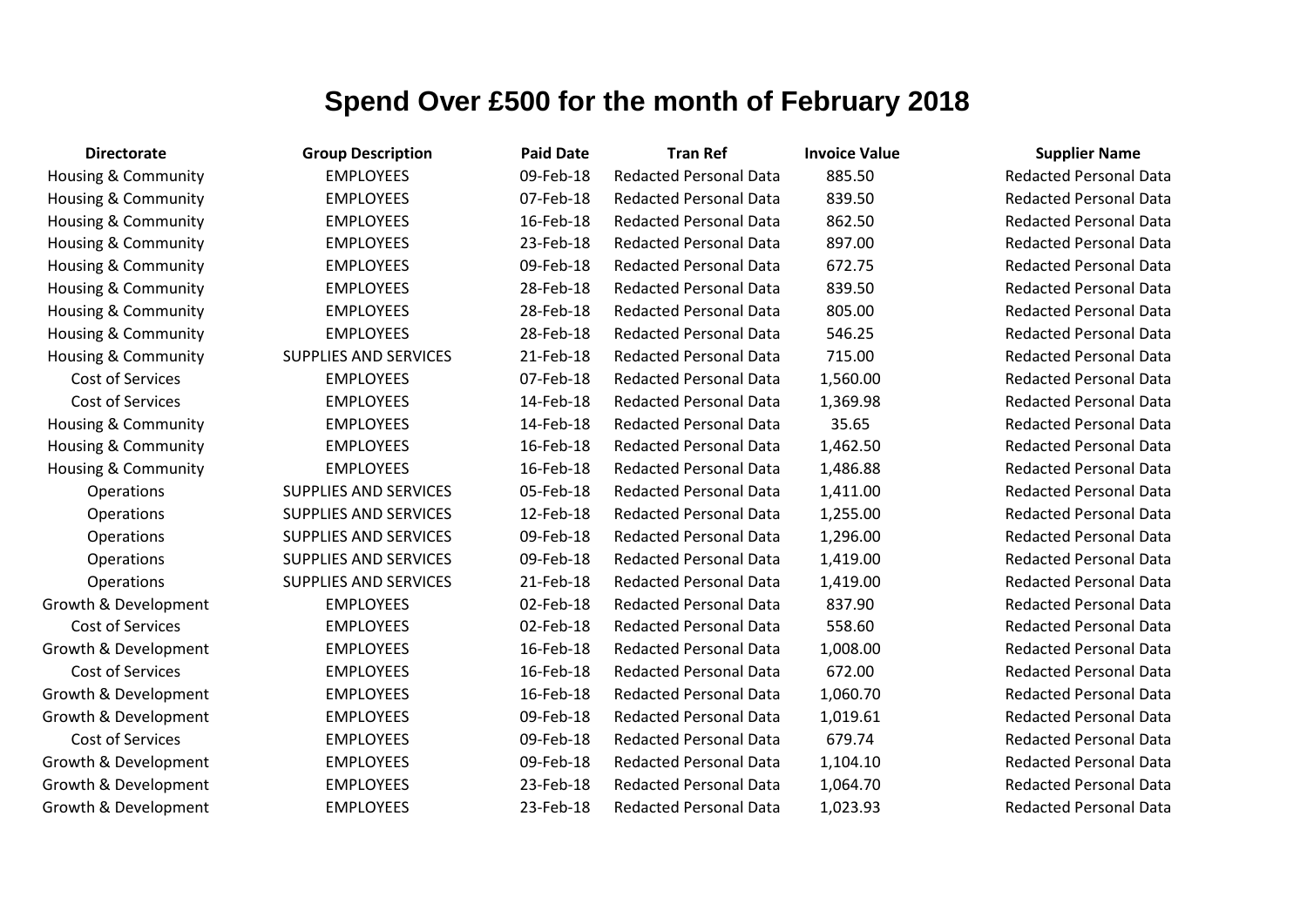| <b>Directorate</b>             | <b>Group Description</b>     | <b>Paid Date</b> | <b>Tran Ref</b>               | <b>Invoice Value</b> | <b>Supplier Name</b>          |
|--------------------------------|------------------------------|------------------|-------------------------------|----------------------|-------------------------------|
| Cost of Services               | <b>EMPLOYEES</b>             | 23-Feb-18        | <b>Redacted Personal Data</b> | 682.62               | <b>Redacted Personal Data</b> |
| Growth & Development           | <b>EMPLOYEES</b>             | 14-Feb-18        | <b>Redacted Personal Data</b> | 542.50               | <b>Redacted Personal Data</b> |
| Cost of Services               | <b>EMPLOYEES</b>             | 14-Feb-18        | <b>Redacted Personal Data</b> | 542.50               | <b>Redacted Personal Data</b> |
| Growth & Development           | <b>EMPLOYEES</b>             | 21-Feb-18        | <b>Redacted Personal Data</b> | 656.25               | <b>Redacted Personal Data</b> |
| Cost of Services               | <b>EMPLOYEES</b>             | 21-Feb-18        | <b>Redacted Personal Data</b> | 656.25               | <b>Redacted Personal Data</b> |
| <b>Housing &amp; Community</b> | <b>SUPPLIES AND SERVICES</b> | 14-Feb-18        | <b>Redacted Personal Data</b> | 22,444.80            | <b>Redacted Personal Data</b> |
| Housing & Community            | <b>EMPLOYEES</b>             | 12-Feb-18        | <b>Redacted Personal Data</b> | 3,285.00             | <b>Redacted Personal Data</b> |
| Housing & Community            | <b>EMPLOYEES</b>             | 02-Feb-18        | <b>Redacted Personal Data</b> | 993.75               | <b>Redacted Personal Data</b> |
| <b>Housing &amp; Community</b> | <b>EMPLOYEES</b>             | 02-Feb-18        | <b>Redacted Personal Data</b> | 993.75               | <b>Redacted Personal Data</b> |
| <b>Housing &amp; Community</b> | <b>EMPLOYEES</b>             | 05-Feb-18        | <b>Redacted Personal Data</b> | 993.75               | <b>Redacted Personal Data</b> |
| <b>Housing &amp; Community</b> | <b>EMPLOYEES</b>             | 05-Feb-18        | <b>Redacted Personal Data</b> | 993.75               | <b>Redacted Personal Data</b> |
| Growth & Development           | <b>EMPLOYEES</b>             | 14-Feb-18        | <b>Redacted Personal Data</b> | 11,012.75            | <b>Redacted Personal Data</b> |
| <b>Housing &amp; Community</b> | <b>SUPPLIES AND SERVICES</b> | 05-Feb-18        | <b>Redacted Personal Data</b> | 5,796.42             | <b>Redacted Personal Data</b> |
| <b>Housing &amp; Community</b> | SUPPLIES AND SERVICES        | 05-Feb-18        | <b>Redacted Personal Data</b> | 6,369.73             | <b>Redacted Personal Data</b> |
| <b>Housing &amp; Community</b> | <b>SUPPLIES AND SERVICES</b> | 09-Feb-18        | <b>Redacted Personal Data</b> | 1,700.00             | <b>Redacted Personal Data</b> |
| Housing & Community            | <b>SUPPLIES AND SERVICES</b> | 09-Feb-18        | <b>Redacted Personal Data</b> | 770.00               | <b>Redacted Personal Data</b> |
| <b>Capital Payments</b>        | <b>CAPITAL</b>               | 12-Feb-18        | <b>Redacted Personal Data</b> | 2,100.00             | <b>Redacted Personal Data</b> |
| Housing & Community            | <b>EMPLOYEES</b>             | 02-Feb-18        | <b>Redacted Personal Data</b> | 666.00               | <b>Redacted Personal Data</b> |
| <b>Housing &amp; Community</b> | <b>EMPLOYEES</b>             | 21-Feb-18        | <b>Redacted Personal Data</b> | 714.00               | <b>Redacted Personal Data</b> |
| <b>Housing &amp; Community</b> | <b>EMPLOYEES</b>             | 16-Feb-18        | <b>Redacted Personal Data</b> | 768.00               | <b>Redacted Personal Data</b> |
| <b>Housing &amp; Community</b> | <b>EMPLOYEES</b>             | 21-Feb-18        | <b>Redacted Personal Data</b> | 828.00               | <b>Redacted Personal Data</b> |
| Housing & Community            | <b>EMPLOYEES</b>             | 23-Feb-18        | <b>Redacted Personal Data</b> | 720.00               | <b>Redacted Personal Data</b> |
| <b>Operations</b>              | <b>SUPPLIES AND SERVICES</b> | 07-Feb-18        | 9055869839                    | 1,643.46             | ROYAL MAIL GROUP LTD          |
| Operations                     | <b>SUPPLIES AND SERVICES</b> | 14-Feb-18        | 9055908845                    | 1,406.88             | ROYAL MAIL GROUP LTD          |
| Operations                     | <b>SUPPLIES AND SERVICES</b> | 21-Feb-18        | 9055952295                    | 1,341.10             | ROYAL MAIL GROUP LTD          |
| Operations                     | <b>EMPLOYEES</b>             | 21-Feb-18        | 9515                          | 1,192.50             | RTPI South West Region        |
| Growth & Development           | <b>SUPPLIES AND SERVICES</b> | 02-Feb-18        | TONEDALE1                     | 1,500.00             | S W Regulator Support Ltd     |
| Operations                     | <b>SUPPLIES AND SERVICES</b> | 08-Feb-18        | 102916813                     | 491.20               | Santander Corporate Bank      |
| Operations                     | <b>SUPPLIES AND SERVICES</b> | 08-Feb-18        | 102916813                     | 13.31                | Santander Corporate Bank      |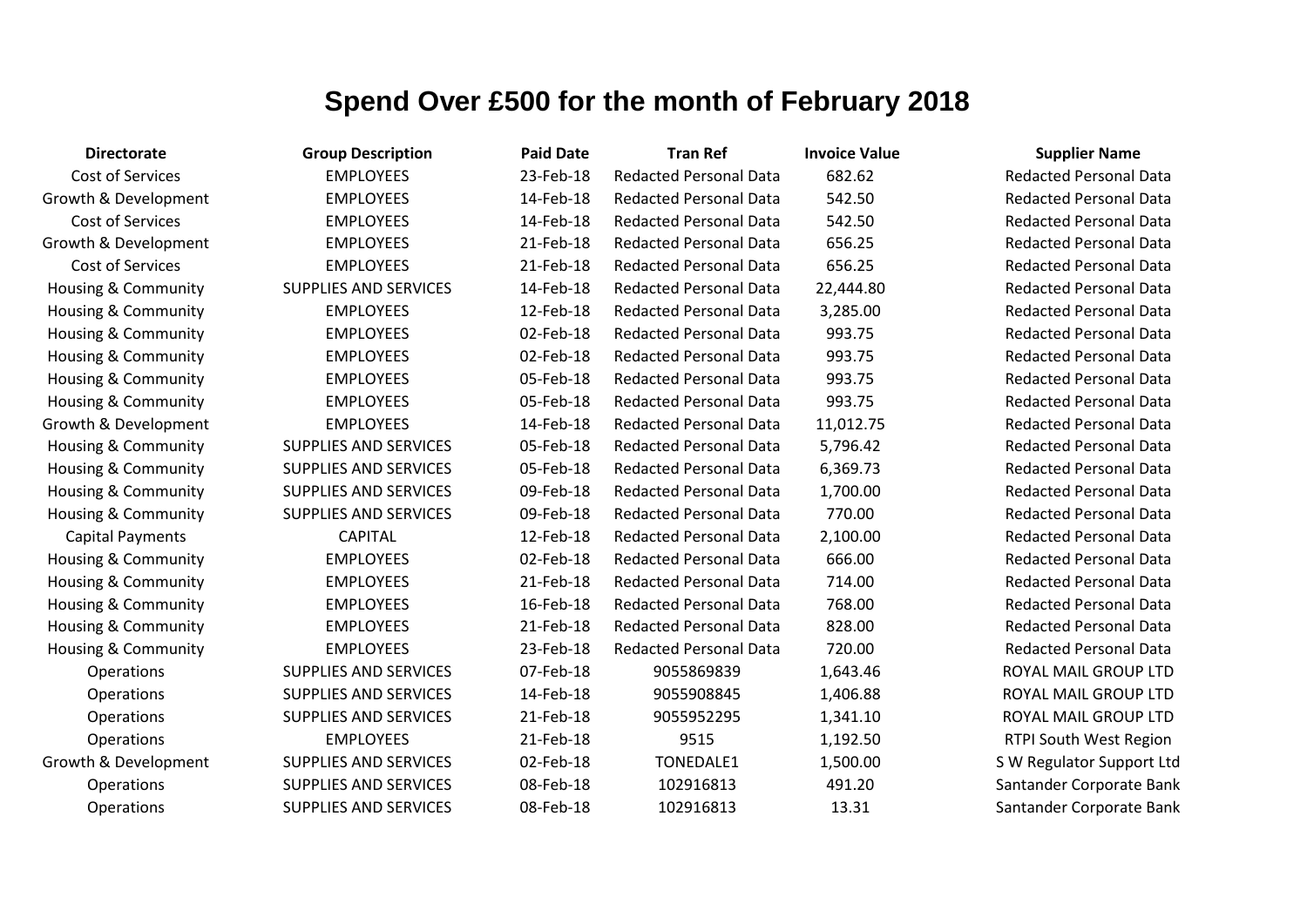| <b>Directorate</b>  | <b>Group Description</b>     | <b>Paid Date</b> | <b>Tran Ref</b> | <b>Invoice Value</b> | <b>Supplier Name</b> |
|---------------------|------------------------------|------------------|-----------------|----------------------|----------------------|
| Operations          | <b>SUPPLIES AND SERVICES</b> | 08-Feb-18        | 102806476       | 530.19               | Santander Corporate  |
| Operations          | <b>SUPPLIES AND SERVICES</b> | 08-Feb-18        | 102806476       | 12.05                | Santander Corporate  |
| Operations          | <b>SUPPLIES AND SERVICES</b> | 08-Feb-18        | 102861744       | 669.98               | Santander Corporate  |
| Operations          | <b>SUPPLIES AND SERVICES</b> | 08-Feb-18        | 102806615       | 684.57               | Santander Corporate  |
| Operations          | <b>SUPPLIES AND SERVICES</b> | 08-Feb-18        | 102751499       | 687.31               | Santander Corporate  |
| Operations          | <b>SUPPLIES AND SERVICES</b> | 08-Feb-18        | 102916952       | 704.34               | Santander Corporate  |
| Operations          | <b>SUPPLIES AND SERVICES</b> | 08-Feb-18        | 102973170       | 716.40               | Santander Corporate  |
| Housing & Community | <b>SUPPLIES AND SERVICES</b> | 08-Feb-18        | 102751385       | 790.38               | Santander Corporate  |
| Housing & Community | <b>SUPPLIES AND SERVICES</b> | 08-Feb-18        | 102861630       | 811.00               | Santander Corporate  |
| Housing & Community | <b>SUPPLIES AND SERVICES</b> | 08-Feb-18        | 102916838       | 815.72               | Santander Corporate  |
| Housing & Community | <b>SUPPLIES AND SERVICES</b> | 08-Feb-18        | 102973056       | 847.55               | Santander Corporate  |
| Housing & Community | <b>SUPPLIES AND SERVICES</b> | 08-Feb-18        | 102696943       | 868.18               | Santander Corporate  |
| Housing & Community | <b>SUPPLIES AND SERVICES</b> | 08-Feb-18        | 102806501       | 905.31               | Santander Corporate  |
| Operations          | <b>SUPPLIES AND SERVICES</b> | 08-Feb-18        | 103028536       | 676.98               | Santander Corporate  |
| Operations          | <b>SUPPLIES AND SERVICES</b> | 08-Feb-18        | 103084032       | 659.94               | Santander Corporate  |
| Operations          | <b>SUPPLIES AND SERVICES</b> | 08-Feb-18        | 103140217       | 626.51               | Santander Corporate  |
| Operations          | <b>SUPPLIES AND SERVICES</b> | 08-Feb-18        | 103196178       | 629.39               | Santander Corporate  |
| Housing & Community | SUPPLIES AND SERVICES        | 08-Feb-18        | 103028422       | 750.29               | Santander Corporate  |
| Housing & Community | <b>SUPPLIES AND SERVICES</b> | 08-Feb-18        | 103083918       | 832.22               | Santander Corporate  |
| Housing & Community | <b>SUPPLIES AND SERVICES</b> | 08-Feb-18        | 103140103       | 766.80               | Santander Corporate  |
| Operations          | <b>SUPPLIES AND SERVICES</b> | 08-Feb-18        | 103083895       | 501.57               | Santander Corporate  |
| Operations          | <b>SUPPLIES AND SERVICES</b> | 08-Feb-18        | 103083895       | 1.18                 | Santander Corporate  |
| Housing & Community | <b>SUPPLIES AND SERVICES</b> | 08-Feb-18        | 103196064       | 700.20               | Santander Corporate  |
| Housing & Community | <b>SUPPLIES AND SERVICES</b> | 14-Feb-18        | TDBC-0133       | 825.00               | <b>Simon Rugg</b>    |
| Operations          | PREMISES RELATED EXPENDITURE | 23-Feb-18        | 119912          | 1,800.00             | Smilers Sand & Sto   |
| Housing & Community | PREMISES RELATED EXPENDITURE | 23-Feb-18        | 9900375928      | 882.64               | Sodexo Limited       |
| Housing & Community | PREMISES RELATED EXPENDITURE | 23-Feb-18        | 9900375929      | 608.49               | Sodexo Limited       |
| Operations          | PREMISES RELATED EXPENDITURE | 26-Feb-18        | 9900377453      | 769.76               | Sodexo Limited       |
| Housing & Community | PREMISES RELATED EXPENDITURE | 26-Feb-18        | 9900377450      | 52.94                | Sodexo Limited       |
|                     |                              |                  |                 |                      |                      |

Santander Corporate Bank Santander Corporate Bank Santander Corporate Bank Santander Corporate Bank Santander Corporate Bank Santander Corporate Bank Santander Corporate Bank Santander Corporate Bank Santander Corporate Bank Santander Corporate Bank Santander Corporate Bank Santander Corporate Bank Santander Corporate Bank Santander Corporate Bank Santander Corporate Bank Santander Corporate Bank Santander Corporate Bank Santander Corporate Bank Santander Corporate Bank Santander Corporate Bank Santander Corporate Bank Santander Corporate Bank Santander Corporate Bank Smilers Sand & Stone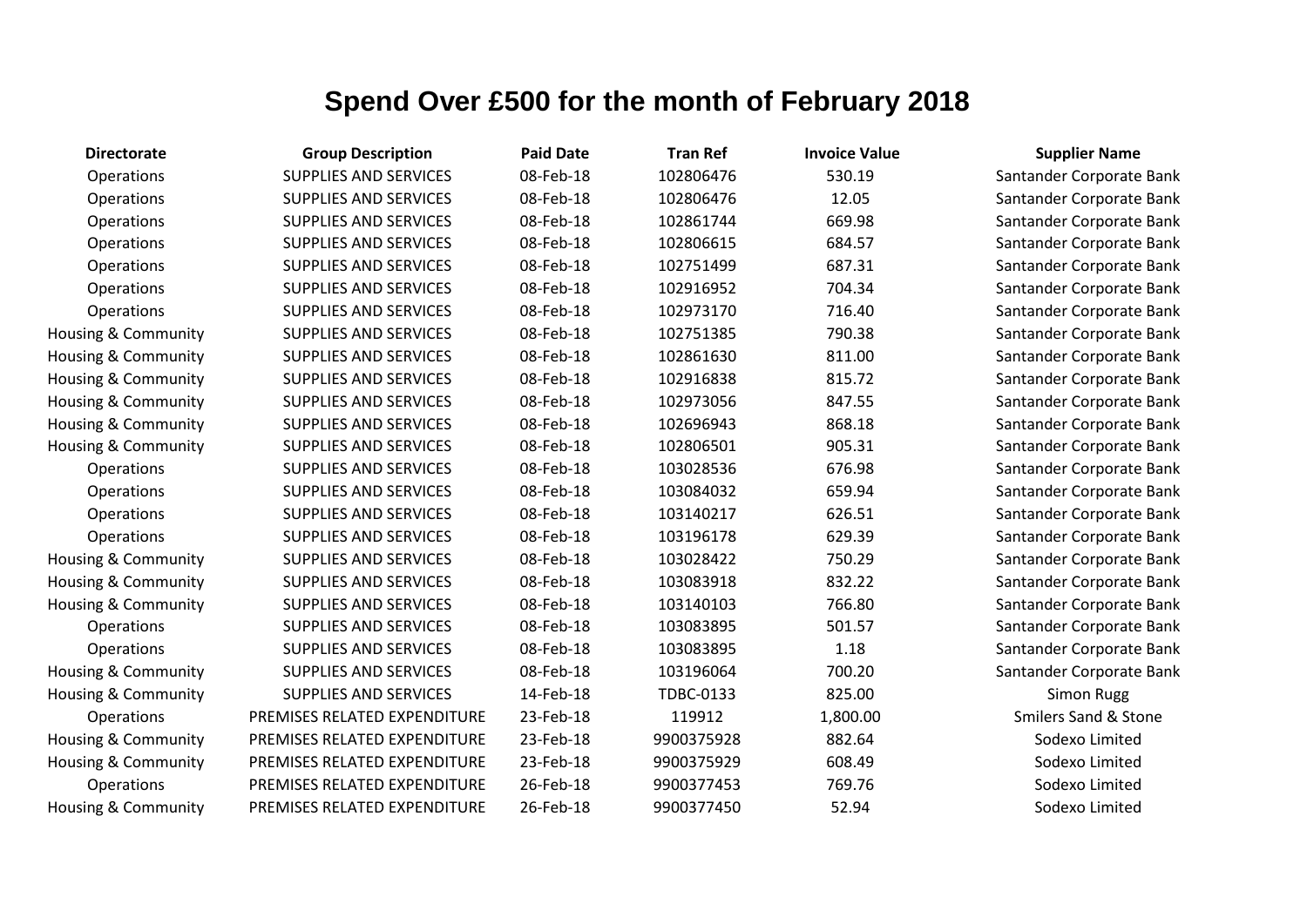| <b>Directorate</b>             | <b>Group Description</b>     | <b>Paid Date</b> | <b>Tran Ref</b>  | <b>Invoice Value</b> | <b>Supplier Name</b>                 |
|--------------------------------|------------------------------|------------------|------------------|----------------------|--------------------------------------|
| <b>Housing &amp; Community</b> | PREMISES RELATED EXPENDITURE | 26-Feb-18        | 9900377450       | 51.46                | Sodexo Limited                       |
| Housing & Community            | PREMISES RELATED EXPENDITURE | 26-Feb-18        | 9900377450       | 56.00                | Sodexo Limited                       |
| Housing & Community            | PREMISES RELATED EXPENDITURE | 26-Feb-18        | 9900377450       | 102.36               | Sodexo Limited                       |
| <b>Housing &amp; Community</b> | PREMISES RELATED EXPENDITURE | 26-Feb-18        | 9900377450       | 50.67                | Sodexo Limited                       |
| <b>Housing &amp; Community</b> | PREMISES RELATED EXPENDITURE | 26-Feb-18        | 9900377450       | 50.33                | Sodexo Limited                       |
| <b>Housing &amp; Community</b> | PREMISES RELATED EXPENDITURE | 26-Feb-18        | 9900377450       | 99.98                | Sodexo Limited                       |
| Housing & Community            | PREMISES RELATED EXPENDITURE | 26-Feb-18        | 9900377450       | 100.00               | Sodexo Limited                       |
| Housing & Community            | PREMISES RELATED EXPENDITURE | 26-Feb-18        | 9900377449       | 83.20                | Sodexo Limited                       |
| <b>Housing &amp; Community</b> | PREMISES RELATED EXPENDITURE | 26-Feb-18        | 9900377449       | 61.23                | Sodexo Limited                       |
| <b>Housing &amp; Community</b> | PREMISES RELATED EXPENDITURE | 26-Feb-18        | 9900377449       | 13.45                | Sodexo Limited                       |
| Housing & Community            | PREMISES RELATED EXPENDITURE | 26-Feb-18        | 9900377449       | 77.53                | Sodexo Limited                       |
| <b>Housing &amp; Community</b> | PREMISES RELATED EXPENDITURE | 26-Feb-18        | 9900377449       | 56.00                | Sodexo Limited                       |
| <b>Housing &amp; Community</b> | PREMISES RELATED EXPENDITURE | 26-Feb-18        | 9900377449       | 74.26                | Sodexo Limited                       |
| <b>Housing &amp; Community</b> | PREMISES RELATED EXPENDITURE | 26-Feb-18        | 9900377449       | 114.61               | Sodexo Limited                       |
| Housing & Community            | PREMISES RELATED EXPENDITURE | 26-Feb-18        | 9900377449       | 277.38               | Sodexo Limited                       |
| <b>Housing &amp; Community</b> | PREMISES RELATED EXPENDITURE | 26-Feb-18        | 9900377449       | 302.54               | Sodexo Limited                       |
| Cost of Services               | <b>SUPPLIES AND SERVICES</b> | 21-Feb-18        | INV01811399      | 8,149.42             | Softcat Plc                          |
| Housing & Community            | <b>TRANSFER PAYMENTS</b>     | 02-Feb-18        | 174              | 5,733.00             | SOMERSET COMMUNITY FOUNDATION        |
| Housing & Community            | <b>TRANSFER PAYMENTS</b>     | 02-Feb-18        | 174              | 637.00               | SOMERSET COMMUNITY FOUNDATION        |
| Growth & Development           | <b>SUPPLIES AND SERVICES</b> | 21-Feb-18        | 60681648         | 651.15               | SOMERSET COUNTY COUNCIL              |
| Operations                     | <b>EMPLOYEES</b>             | 05-Feb-18        | 60681996         | 4,206.35             | SOMERSET COUNTY COUNCIL              |
| Corporate Management           | <b>EMPLOYEES</b>             | 16-Feb-18        | 60685236         | 11,700.00            | Somerset County Council Pension Fund |
| <b>Balance Sheet</b>           | <b>HOLDING ACCOUNTS</b>      | 21-Feb-18        | 60685558         | 189,852.00           | Somerset County Council Pension Fund |
| Operations                     | <b>SUPPLIES AND SERVICES</b> | 16-Feb-18        | 1062             | 622.50               | Somerset Dog Warden Service          |
| Corporate Management           | <b>SUPPLIES AND SERVICES</b> | 09-Feb-18        | 64897            | 700.00               | South West Councils                  |
| Cost of Services               | <b>SUPPLIES AND SERVICES</b> | 09-Feb-18        | 64897            | 700.00               | South West Councils                  |
| Operations                     | <b>SUPPLIES AND SERVICES</b> | 07-Feb-18        | 64673            | 550.00               | South West Councils                  |
| Growth & Development           | <b>SUPPLIES AND SERVICES</b> | 28-Feb-18        | C 20338B         | 4,083.06             | SOUTH WEST HIGHWAYS LTD              |
| Growth & Development           | PREMISES RELATED EXPENDITURE | 28-Feb-18        | 05645 88318 0902 | 1,048.56             | SOUTHERN ELECTRIC PAYMENT CENT       |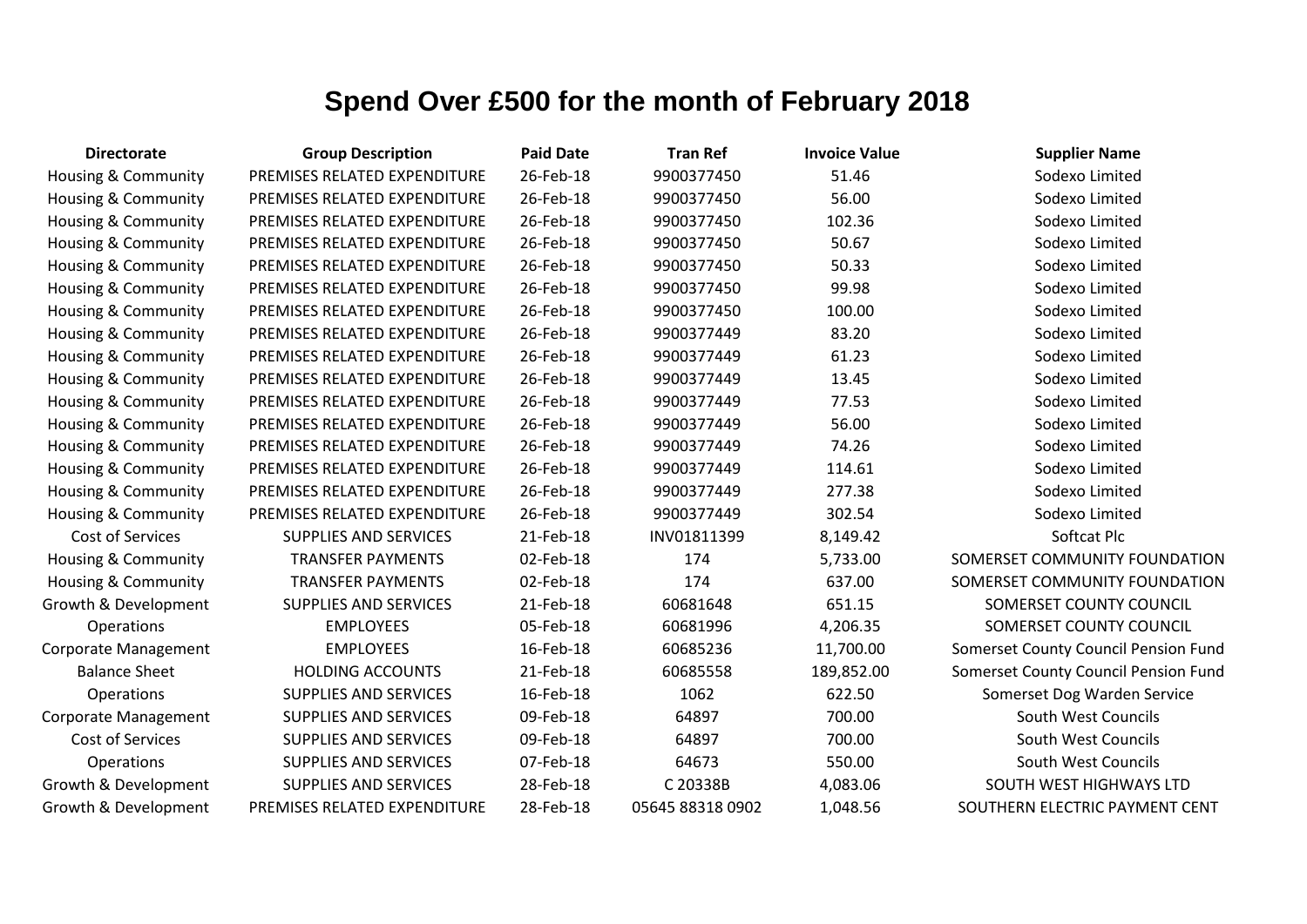| <b>Directorate</b>             | <b>Group Description</b>     | <b>Paid Date</b> | <b>Tran Ref</b>  | <b>Invoice Value</b> | <b>Supplier Name</b>              |
|--------------------------------|------------------------------|------------------|------------------|----------------------|-----------------------------------|
| Operations                     | <b>SUPPLIES AND SERVICES</b> | 16-Feb-18        | 2405             | 551.83               | ST GILES KENNELS AND CATTERY      |
| Operations                     | SUPPLIES AND SERVICES        | 19-Feb-18        | 404517           | 202.42               | <b>Stanford Marsh Ltd</b>         |
| Operations                     | <b>SUPPLIES AND SERVICES</b> | 19-Feb-18        | 404517           | 101.21               | <b>Stanford Marsh Ltd</b>         |
| Operations                     | <b>SUPPLIES AND SERVICES</b> | 19-Feb-18        | 404517           | 101.21               | <b>Stanford Marsh Ltd</b>         |
| Operations                     | <b>SUPPLIES AND SERVICES</b> | 19-Feb-18        | 404517           | 51.34                | <b>Stanford Marsh Ltd</b>         |
| Operations                     | <b>SUPPLIES AND SERVICES</b> | 19-Feb-18        | 404517           | 51.34                | <b>Stanford Marsh Ltd</b>         |
| <b>Operations</b>              | <b>SUPPLIES AND SERVICES</b> | 19-Feb-18        | 404517           | 51.34                | <b>Stanford Marsh Ltd</b>         |
| Housing & Community            | PREMISES RELATED EXPENDITURE | 07-Feb-18        | 143              | 6,300.00             | <b>Steve Wilkins</b>              |
| <b>Housing &amp; Community</b> | PREMISES RELATED EXPENDITURE | 23-Feb-18        | 125A             | 550.00               | <b>Steve Wilkins</b>              |
| <b>Balance Sheet</b>           | <b>CURRENT ASSETS</b>        | 23-Feb-18        | IN022409         | 599.31               | Strukta (Taunton) Ltd T/A Advance |
| <b>Capital Payments</b>        | <b>CAPITAL</b>               | 26-Feb-18        | 7456             | 57,969.00            | Summerfield Developments Limited  |
| Housing & Community            | PREMISES RELATED EXPENDITURE | 21-Feb-18        | SI-7140          | 800.00               | <b>SUN SCAFFOLDING LTD</b>        |
| Housing & Community            | PREMISES RELATED EXPENDITURE | 28-Feb-18        | SI-7153          | 650.00               | <b>SUN SCAFFOLDING LTD</b>        |
| Housing & Community            | PREMISES RELATED EXPENDITURE | 28-Feb-18        | SI-7154          | 600.00               | <b>SUN SCAFFOLDING LTD</b>        |
| Growth & Development           | <b>SUPPLIES AND SERVICES</b> | 07-Feb-18        | <b>EPRF 1093</b> | 5,000.00             | <b>Sundry BACS</b>                |
| <b>Housing &amp; Community</b> | <b>SUPPLIES AND SERVICES</b> | 07-Feb-18        | <b>EPRF 1098</b> | 947.68               | <b>Sundry BACS</b>                |
| Housing & Community            | SUPPLIES AND SERVICES        | 07-Feb-18        | <b>EPRF 1100</b> | 1,750.00             | <b>Sundry BACS</b>                |
| <b>Housing &amp; Community</b> | BELOW NET COST OF SERVICES   | 09-Feb-18        | <b>EPRF 1102</b> | 1,231.21             | <b>Sundry BACS</b>                |
| Housing & Community            | BELOW NET COST OF SERVICES   | 09-Feb-18        | <b>EPRF 1104</b> | 505.61               | <b>Sundry BACS</b>                |
| <b>Operations</b>              | THIRD PARTY PAYMENTS         | 09-Feb-18        | <b>EPRF 1105</b> | 1,670.00             | <b>Sundry BACS</b>                |
| Corporate Management           | <b>SUPPLIES AND SERVICES</b> | 16-Feb-18        | <b>EPRF 1108</b> | 798.00               | <b>Sundry BACS</b>                |
| <b>Operations</b>              | PREMISES RELATED EXPENDITURE | 12-Feb-18        | <b>EPRF 1090</b> | 3,265.00             | <b>Sundry BACS</b>                |
| Housing & Community            | BELOW NET COST OF SERVICES   | 14-Feb-18        | <b>EPRF 1111</b> | 2,160.83             | <b>Sundry BACS</b>                |
| <b>Capital Payments</b>        | <b>CAPITAL</b>               | 21-Feb-18        | <b>EPRF 1127</b> | 2,320.80             | <b>Sundry BACS</b>                |
| Housing & Community            | BELOW NET COST OF SERVICES   | 21-Feb-18        | <b>EPRF 1133</b> | 1,503.34             | <b>Sundry BACS</b>                |
| Housing & Community            | BELOW NET COST OF SERVICES   | 23-Feb-18        | <b>EPRF 1144</b> | 1,384.43             | <b>Sundry BACS</b>                |
| Growth & Development           | <b>SUPPLIES AND SERVICES</b> | 19-Feb-18        | <b>EPRF 1038</b> | 691.65               | <b>Sundry Cheque</b>              |
| <b>Housing &amp; Community</b> | BELOW NET COST OF SERVICES   | 09-Feb-18        | <b>EPRF 1106</b> | 678.95               | <b>Sundry Cheque</b>              |
| Growth & Development           | <b>SUPPLIES AND SERVICES</b> | 12-Feb-18        | 2608385          | 802.00               | <b>SUPERBREAK</b>                 |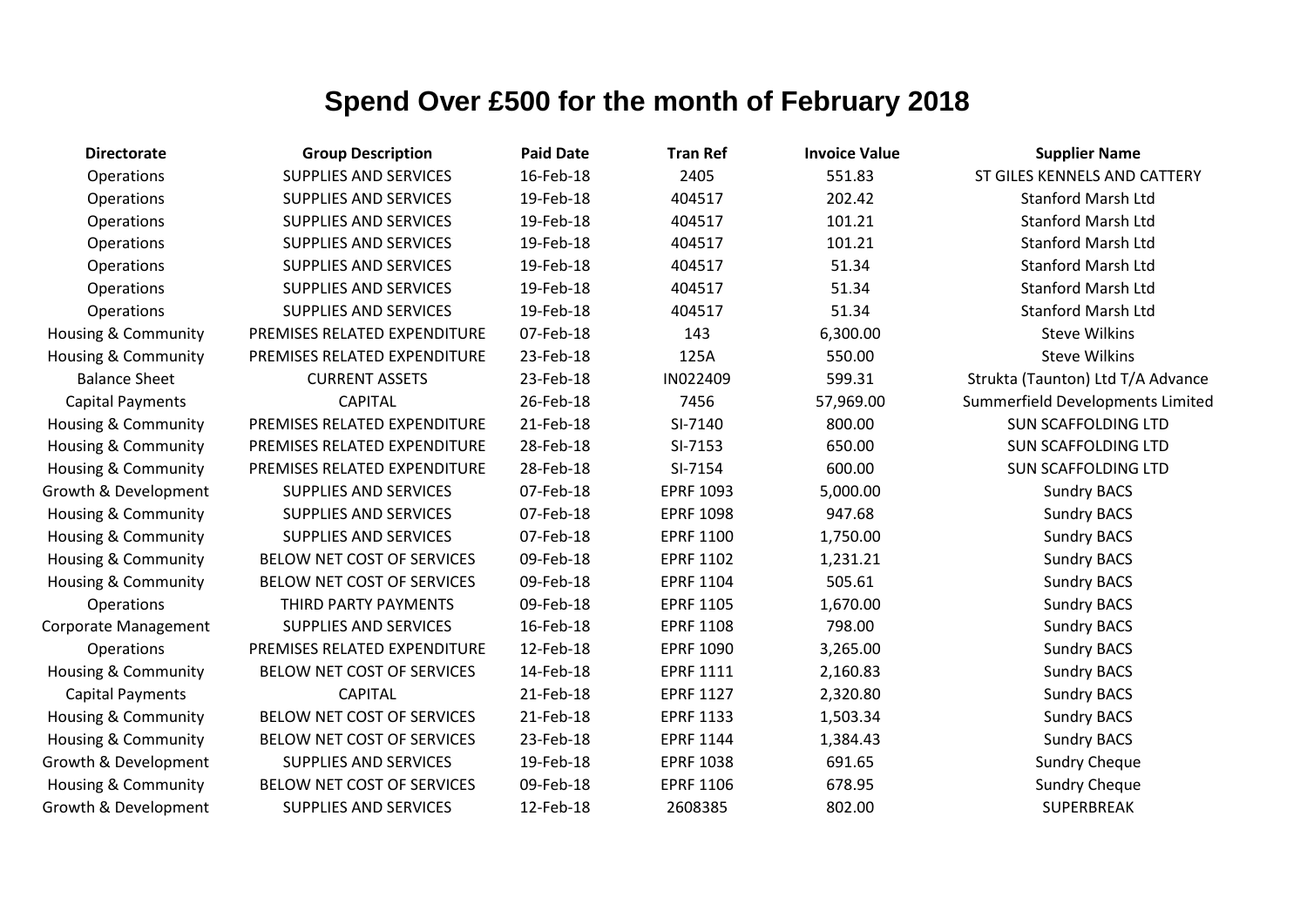| <b>Directorate</b>             | <b>Group Description</b>      | <b>Paid Date</b> | <b>Tran Ref</b>  | <b>Invoice Value</b> | <b>Supplier Name</b>                   |
|--------------------------------|-------------------------------|------------------|------------------|----------------------|----------------------------------------|
| Growth & Development           | <b>SUPPLIES AND SERVICES</b>  | 14-Feb-18        | 26092017         | 1,431.00             | SUPERBREAK                             |
| Growth & Development           | <b>SUPPLIES AND SERVICES</b>  | 14-Feb-18        | 27042017         | 716.00               | <b>SUPERBREAK</b>                      |
| <b>Capital Payments</b>        | <b>CAPITAL</b>                | 14-Feb-18        | 5013             | 15,381.00            | <b>SUTCLIFFE PLAY</b>                  |
| Housing & Community            | PREMISES RELATED EXPENDITURE  | 07-Feb-18        | 23247            | 582.00               | T & C ELECTRICAL CONTRACTORS LTD       |
| Growth & Development           | <b>SUPPLIES AND SERVICES</b>  | 05-Feb-18        | <b>EPRF 1087</b> | 5,500.00             | <b>TAKE ART LTD</b>                    |
| Growth & Development           | <b>SUPPLIES AND SERVICES</b>  | 19-Feb-18        | AWARDS 2018      | 2,000.00             | <b>Taunton Deane Business Awards</b>   |
| Growth & Development           | <b>SUPPLIES AND SERVICES</b>  | 12-Feb-18        | TT1277           | 4,202.32             | <b>Taunton Theatre Association Ltd</b> |
| Growth & Development           | <b>SUPPLIES AND SERVICES</b>  | 12-Feb-18        | TT1278           | 1,293.71             | <b>Taunton Theatre Association Ltd</b> |
| Operations                     | <b>SUPPLIES AND SERVICES</b>  | 26-Feb-18        | 59371            | 702.50               | Technix Rubber & Plastics Ltd          |
| Operations                     | <b>SUPPLIES AND SERVICES</b>  | 12-Feb-18        | 20308            | 962.20               | <b>TELESHORE UK LTD</b>                |
| Housing & Community            | PREMISES RELATED EXPENDITURE  | 02-Feb-18        | 185291           | 24,560.00            | <b>Tersus Group</b>                    |
| <b>Housing &amp; Community</b> | PREMISES RELATED EXPENDITURE  | 09-Feb-18        | 3232             | 530.00               | The Carpet Warehouse                   |
| <b>Housing &amp; Community</b> | PREMISES RELATED EXPENDITURE  | 05-Feb-18        | 3224             | 587.42               | The Carpet Warehouse                   |
| <b>Housing &amp; Community</b> | PREMISES RELATED EXPENDITURE  | 16-Feb-18        | 3242             | 501.02               | The Carpet Warehouse                   |
| Housing & Community            | PREMISES RELATED EXPENDITURE  | 09-Feb-18        | 3233             | 556.60               | The Carpet Warehouse                   |
| <b>Housing &amp; Community</b> | PREMISES RELATED EXPENDITURE  | 16-Feb-18        | 3243             | 513.27               | The Carpet Warehouse                   |
| <b>Housing &amp; Community</b> | PREMISES RELATED EXPENDITURE  | 19-Feb-18        | 3252             | 506.60               | The Carpet Warehouse                   |
| Operations                     | TRANSPORT RELATED EXPENDITURE | 07-Feb-18        | 2259772          | 8,121.37             | The Fuelcard People                    |
| Operations                     | TRANSPORT RELATED EXPENDITURE | 26-Feb-18        | 2286149          | 9,141.58             | The Fuelcard People                    |
| Operations                     | TRANSPORT RELATED EXPENDITURE | 26-Feb-18        | 1270077          | 677.64               | The Fuelcard People                    |
| Operations                     | PREMISES RELATED EXPENDITURE  | 26-Feb-18        | 82202            | 400.00               | The KeySafe Company                    |
| Operations                     | PREMISES RELATED EXPENDITURE  | 26-Feb-18        | 82202            | 400.00               | The KeySafe Company                    |
| Growth & Development           | <b>SUPPLIES AND SERVICES</b>  | 26-Feb-18        | TG-4039          | 6,206.50             | <b>Tom Gillham Limited</b>             |
| <b>Balance Sheet</b>           | <b>HOLDING ACCOUNTS</b>       | 14-Feb-18        | 1021724          | 1,131.40             | Travel.cloud                           |
| Housing & Community            | <b>SUPPLIES AND SERVICES</b>  | 09-Feb-18        | 2.50001E+13      | 750.00               | <b>Valuation Office Agency</b>         |
| <b>Housing &amp; Community</b> | <b>SUPPLIES AND SERVICES</b>  | 09-Feb-18        | 0002044553AB     | 2,019.90             | Viridor Waste (Somerset) Ltd           |
| Housing & Community            | <b>SUPPLIES AND SERVICES</b>  | 26-Feb-18        | 0002044551AB     | 1,254.80             | Viridor Waste (Somerset) Ltd           |
| <b>Housing &amp; Community</b> | <b>SUPPLIES AND SERVICES</b>  | 26-Feb-18        | 0002075311AB     | 908.00               | Viridor Waste (Somerset) Ltd           |
| Operations                     | <b>SUPPLIES AND SERVICES</b>  | 23-Feb-18        | 0000018092UA     | 1,321.92             | Viridor Waste (Somerset) Ltd           |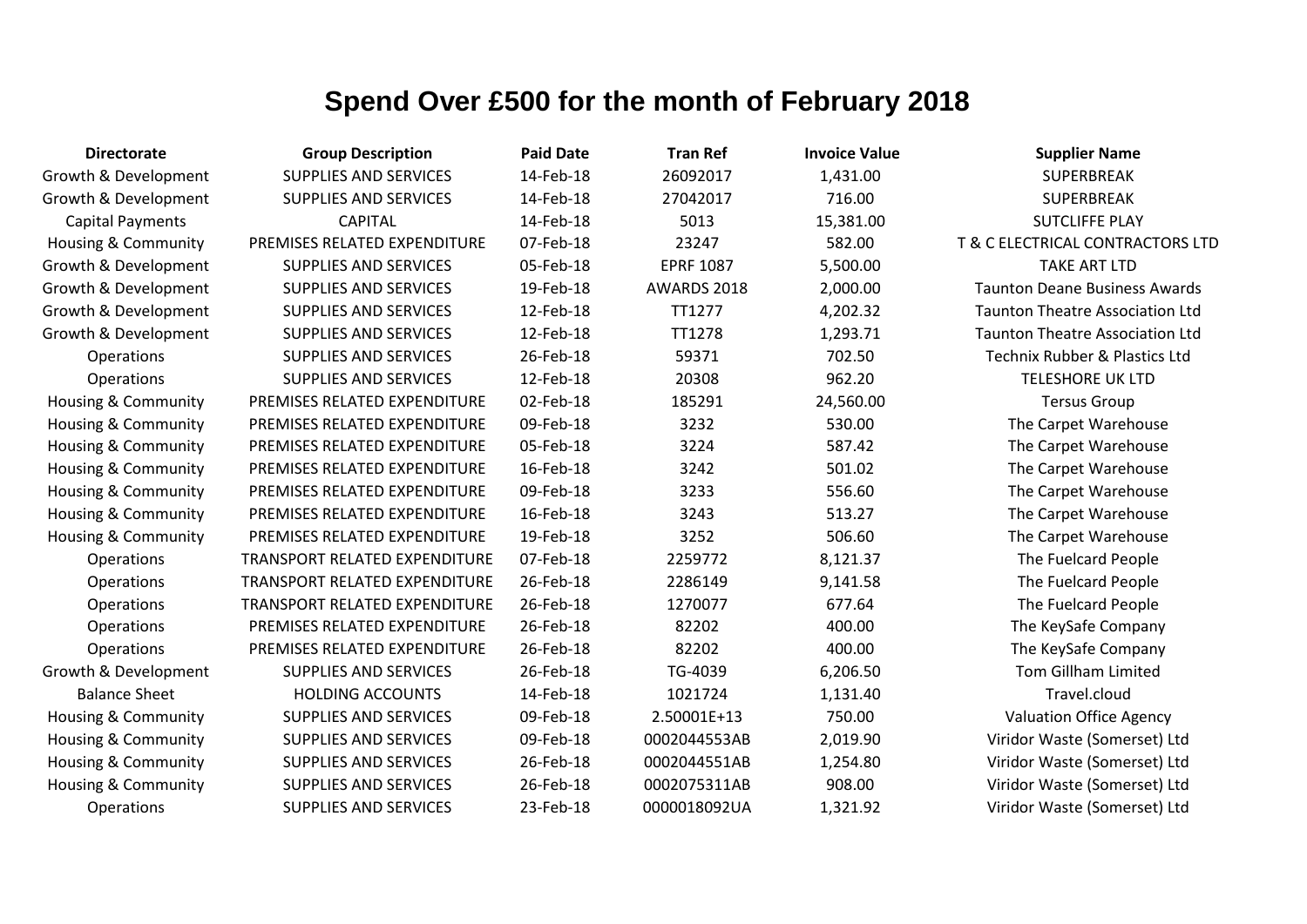| <b>Directorate</b>             | <b>Group Description</b>             | <b>Paid Date</b> | <b>Tran Ref</b> | <b>Invoice Value</b> | <b>Supplier Name</b>                 |
|--------------------------------|--------------------------------------|------------------|-----------------|----------------------|--------------------------------------|
| Operations                     | <b>SUPPLIES AND SERVICES</b>         | 23-Feb-18        | 0000018093UA    | 17,419.19            | Viridor Waste (Somerset) Ltd         |
| Operations                     | <b>SUPPLIES AND SERVICES</b>         | 14-Feb-18        | 0002219181AB    | 6,558.94             | Viridor Waste (Somerset) Ltd         |
| Operations                     | SUPPLIES AND SERVICES                | 23-Feb-18        | 0002275256AB    | 1,239.10             | Viridor Waste (Somerset) Ltd         |
| Operations                     | <b>SUPPLIES AND SERVICES</b>         | 19-Feb-18        | 153021          | 1,038.48             | <b>VITAX LIMITED</b>                 |
| <b>Housing &amp; Community</b> | SUPPLIES AND SERVICES                | 26-Feb-18        | WCC0010         | 520.00               | Vivienne Sutton Counselling & Psycho |
| Operations                     | <b>SUPPLIES AND SERVICES</b>         | 02-Feb-18        | KQ88133         | 1,090.00             | <b>VODAFONE LIMITED (PAGING)</b>     |
| Operations                     | SUPPLIES AND SERVICES                | 07-Feb-18        | 86383968        | 3,614.53             | <b>VODAFONE LIMITED (PAGING)</b>     |
| Operations                     | <b>SUPPLIES AND SERVICES</b>         | 07-Feb-18        | 86722302        | 3,711.48             | <b>VODAFONE LIMITED (PAGING)</b>     |
| Operations                     | SUPPLIES AND SERVICES                | 23-Feb-18        | KS77889         | 9,152.12             | <b>VODAFONE LIMITED (PAGING)</b>     |
| Operations                     | <b>SUPPLIES AND SERVICES</b>         | 21-Feb-18        | 1130576         | 6,286.30             | Voicenet Solutions Ltd T/A 8x8       |
| Operations                     | PREMISES RELATED EXPENDITURE         | 05-Feb-18        | 5.30985E+12     | 2,076.35             | Water2business                       |
| Operations                     | PREMISES RELATED EXPENDITURE         | 09-Feb-18        | 8049935937      | 2,183.89             | Water2business                       |
| <b>Housing &amp; Community</b> | PREMISES RELATED EXPENDITURE         | 02-Feb-18        | 130447          | 515.15               | <b>WEAVO (FENCING) PRODUCTS LTD</b>  |
| Operations                     | <b>SUPPLIES AND SERVICES</b>         | 23-Feb-18        | 38185           | 606.00               | <b>Wesley Media</b>                  |
| Growth & Development           | <b>SUPPLIES AND SERVICES</b>         | 16-Feb-18        | INV030236       | 1,155.00             | <b>WESSEX ARCHEOLOGY LTD</b>         |
| Operations                     | <b>SUPPLIES AND SERVICES</b>         | 23-Feb-18        | TAU2150576      | 514.40               | Wessex Eagle Ltd T/A Eagle Plant     |
| Operations                     | TRANSPORT RELATED EXPENDITURE        | 23-Feb-18        | TAU2150576      | 11.40                | Wessex Eagle Ltd T/A Eagle Plant     |
| Operations                     | <b>SUPPLIES AND SERVICES</b>         | 09-Feb-18        | TAU2127387      | 592.00               | Wessex Eagle Ltd T/A Eagle Plant     |
| Corporate Management           | <b>SUPPLIES AND SERVICES</b>         | 07-Feb-18        | <b>WMPS1028</b> | 700.00               | West Monkton CE Primary School       |
| <b>Housing &amp; Community</b> | PREMISES RELATED EXPENDITURE         | 02-Feb-18        | 9947            | 1,178.25             | <b>Western Fabrications Ltd</b>      |
| <b>Housing &amp; Community</b> | PREMISES RELATED EXPENDITURE         | 02-Feb-18        | 9946            | 1,209.85             | <b>Western Fabrications Ltd</b>      |
| Housing & Community            | PREMISES RELATED EXPENDITURE         | 02-Feb-18        | 9945            | 1,530.02             | <b>Western Fabrications Ltd</b>      |
| <b>Operations</b>              | <b>TRANSPORT RELATED EXPENDITURE</b> | 21-Feb-18        | 227613          | 632.94               | <b>Western Fabrications Ltd</b>      |
| Housing & Community            | PREMISES RELATED EXPENDITURE         | 02-Feb-18        | 9950            | 3,877.56             | <b>Western Fabrications Ltd</b>      |
| Housing & Community            | PREMISES RELATED EXPENDITURE         | 02-Feb-18        | 9948            | 95.90                | <b>Western Fabrications Ltd</b>      |
| <b>Housing &amp; Community</b> | PREMISES RELATED EXPENDITURE         | 02-Feb-18        | 9948            | 625.98               | <b>Western Fabrications Ltd</b>      |
| <b>Operations</b>              | PREMISES RELATED EXPENDITURE         | 02-Feb-18        | 9948            | 100.80               | <b>Western Fabrications Ltd</b>      |
| <b>Housing &amp; Community</b> | PREMISES RELATED EXPENDITURE         | 02-Feb-18        | 9949            | 1,006.58             | <b>Western Fabrications Ltd</b>      |
| <b>Housing &amp; Community</b> | PREMISES RELATED EXPENDITURE         | 02-Feb-18        | 9949            | 70.90                | <b>Western Fabrications Ltd</b>      |